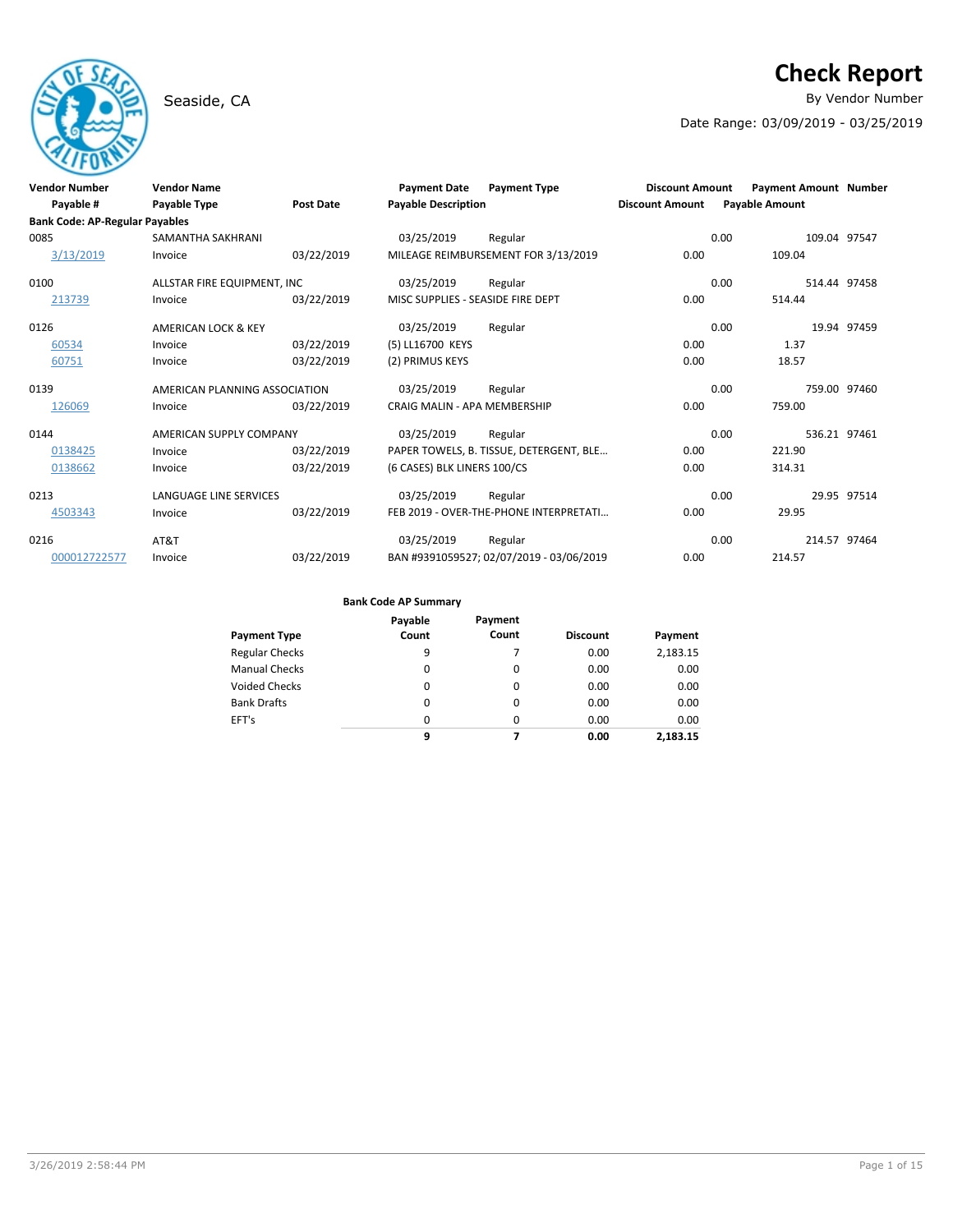| <b>Vendor Number</b>                  | <b>Vendor Name</b>          |                  | <b>Payment Date</b>           | <b>Payment Type</b> | <b>Discount Amount</b> |      | <b>Payment Amount Number</b> |                      |
|---------------------------------------|-----------------------------|------------------|-------------------------------|---------------------|------------------------|------|------------------------------|----------------------|
| Payable #                             | Payable Type                | <b>Post Date</b> | <b>Payable Description</b>    |                     | <b>Discount Amount</b> |      | <b>Payable Amount</b>        |                      |
| <b>Bank Code: PY-Payroll Payables</b> |                             |                  |                               |                     |                        |      |                              |                      |
| 0530                                  | CA. STATE DISBURSEMENT UNIT |                  | 03/14/2019                    | <b>Bank Draft</b>   |                        | 0.00 | 321.69                       | GF75WOS6657          |
| <b>INV0003077</b>                     | Invoice                     | 03/14/2019       | CASE NO.: 200000001549267     |                     | 0.00                   |      | 321.69                       |                      |
| 0530                                  | CA. STATE DISBURSEMENT UNIT |                  | 03/14/2019                    | <b>Bank Draft</b>   |                        | 0.00 |                              | 142.61 GF75WOS6657   |
| <b>INV0003076</b>                     | Invoice                     | 03/14/2019       | CASE NO: 200000000125769      |                     | 0.00                   |      | 142.61                       |                      |
| 0530                                  | CA. STATE DISBURSEMENT UNIT |                  | 03/14/2019                    | <b>Bank Draft</b>   |                        | 0.00 |                              | 1,499.54 GF75WOS6657 |
| <b>INV0003074</b>                     | Invoice                     | 03/14/2019       | CASE NO.: 200000001441634     |                     | 0.00                   |      | 1.499.54                     |                      |
| 0530                                  | CA. STATE DISBURSEMENT UNIT |                  | 03/14/2019                    | Bank Draft          |                        | 0.00 |                              | 299.07 GF75WOS6657   |
| <b>INV0003073</b>                     | Invoice                     | 03/14/2019       | CASE NO.: 0530033626-01       |                     | 0.00                   |      | 299.07                       |                      |
| 0530                                  | CA. STATE DISBURSEMENT UNIT |                  | 03/14/2019                    | Bank Draft          |                        | 0.00 |                              | 39.31 GF75WOS6657    |
| <b>INV0003078</b>                     | Invoice                     | 03/14/2019       | PARTICIPANT ID: 0470000090230 |                     | 0.00                   |      | 39.31                        |                      |

|                       | Payable  | Payment  |                 |          |
|-----------------------|----------|----------|-----------------|----------|
| Payment Type          | Count    | Count    | <b>Discount</b> | Payment  |
| <b>Regular Checks</b> | 0        | 0        | 0.00            | 0.00     |
| <b>Manual Checks</b>  | 0        | 0        | 0.00            | 0.00     |
| Voided Checks         | 0        | $\Omega$ | 0.00            | 0.00     |
| <b>Bank Drafts</b>    | 5        | 5        | 0.00            | 2,302.22 |
| EFT's                 | $\Omega$ | $\Omega$ | 0.00            | 0.00     |
|                       | 5        | 5        | 0.00            | 2.302.22 |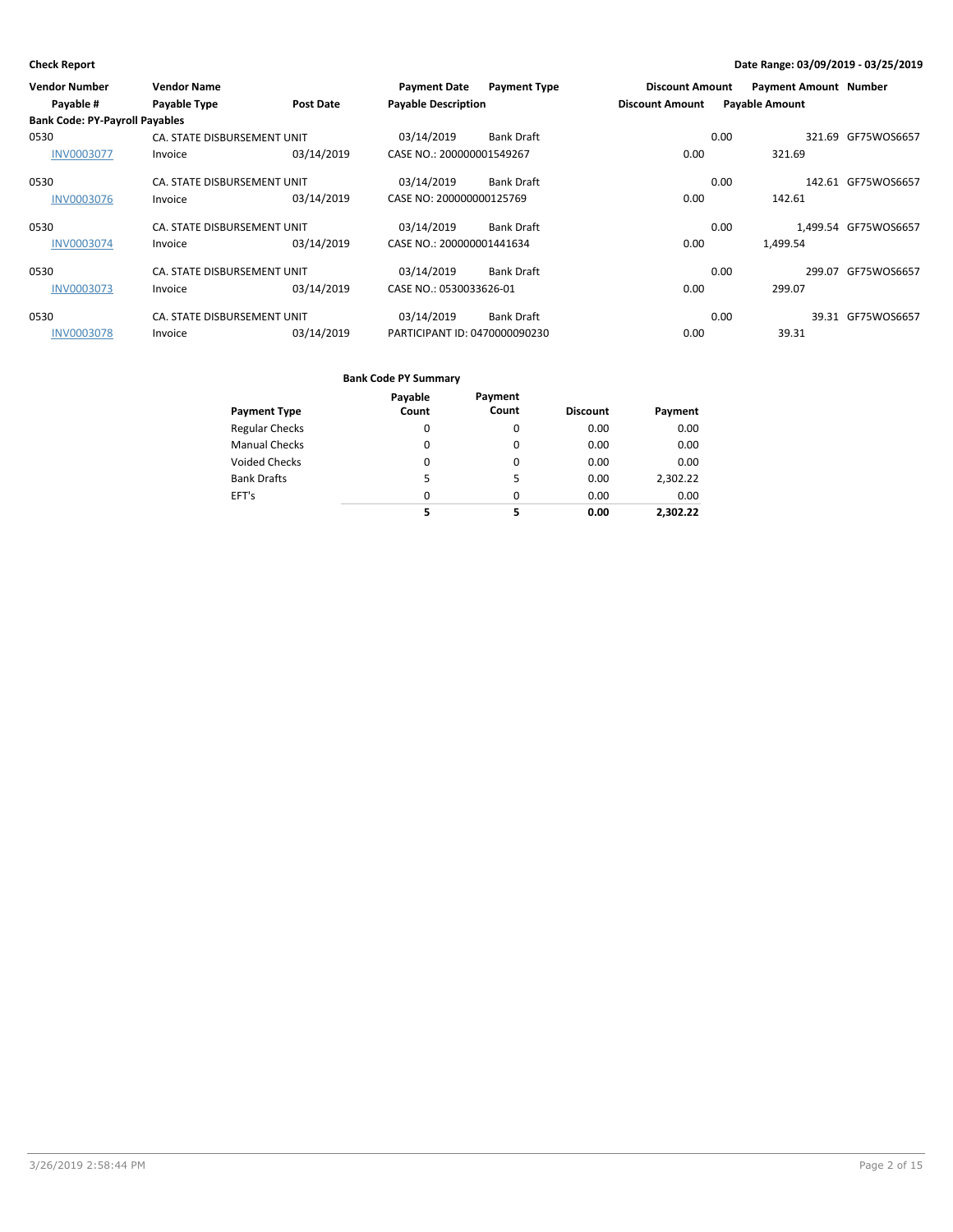| <b>Vendor Number</b>                  | <b>Vendor Name</b>                                |            | <b>Payment Date</b>                                            | <b>Payment Type</b>                      | <b>Discount Amount</b> |      | <b>Payment Amount Number</b> |             |
|---------------------------------------|---------------------------------------------------|------------|----------------------------------------------------------------|------------------------------------------|------------------------|------|------------------------------|-------------|
| Payable #                             | Payable Type                                      | Post Date  | <b>Payable Description</b>                                     |                                          | <b>Discount Amount</b> |      | <b>Payable Amount</b>        |             |
| <b>Bank Code: AP-Regular Payables</b> |                                                   |            |                                                                |                                          |                        |      |                              |             |
| 0780                                  | COMMERCIAL TRUCK CO.                              |            | 03/25/2019                                                     | Regular                                  |                        | 0.00 | 154.82 97477                 |             |
| 405735                                | Invoice                                           | 03/22/2019 | <b>BALANCE DUE</b>                                             |                                          | 0.00                   |      | 154.82                       |             |
| 0790                                  | <b>COMMUNITY HUMAN SERVICES</b>                   |            | 03/25/2019                                                     | Regular                                  |                        | 0.00 | 3,003.80 97478               |             |
| <u>5</u>                              | Invoice                                           | 03/22/2019 | FEB 2019 - CAL VIP REIMBURSEMENT                               |                                          | 0.00                   |      | 3,003.80                     |             |
| 0898                                  | <b>CRYSTAL SPRINGS WATER</b>                      |            | 03/25/2019                                                     | Regular                                  |                        | 0.00 | 200.25 97483                 |             |
| 0000079672                            | Invoice                                           | 03/22/2019 | 440 HARCOURT - ENGR                                            |                                          | 0.00                   |      | 15.25                        |             |
| 0000079673                            | Invoice                                           | 03/22/2019 | 440 HARCOURT - RMS                                             |                                          | 0.00                   |      | 40.75                        |             |
| 0000079676                            | Invoice                                           | 03/22/2019 | 986 HILBY AVE                                                  |                                          | 0.00                   |      | 31.00                        |             |
| 0000079677                            | Invoice                                           | 03/22/2019 | 1136 WHEELER ST.                                               |                                          | 0.00                   |      | 29.75                        |             |
| 0000079678                            | Invoice                                           | 03/22/2019 | 1148 WHEELER ST.                                               |                                          | 0.00                   |      | 40.50                        |             |
| 0000086082                            | Invoice                                           | 03/22/2019 | 440 HARCOURT - ENGR (LATE FEE)                                 |                                          | 0.00                   |      | 5.00                         |             |
|                                       |                                                   | 03/22/2019 |                                                                |                                          | 0.00                   |      | 5.00                         |             |
| 0000086083<br>0000086084              | Invoice<br>Invoice                                | 03/22/2019 | 440 HARCOURT - RMS (LATE FEE)<br>656 BROADWAY AVE - (LATE FEE) |                                          | 0.00                   |      | 5.00                         |             |
|                                       |                                                   |            |                                                                |                                          |                        |      |                              |             |
| 0000086423                            | Invoice                                           | 03/22/2019 | 986 HILBY AVE.                                                 |                                          | 0.00                   |      | 18.00                        |             |
| 0000086424                            | Invoice                                           | 03/22/2019 | 1148 WHEELER ST.                                               |                                          | 0.00                   |      | 5.00                         |             |
| 0000086425                            | Invoice                                           | 03/22/2019 | 1136 WHEELER ST.                                               |                                          | 0.00                   |      | 5.00                         |             |
| 0981                                  | DEL MAR FRENCH LAUNDRY, INC.                      |            | 03/25/2019                                                     | Regular                                  |                        | 0.00 | 286.00 97488                 |             |
| 03/04/2019                            | Invoice                                           | 03/22/2019 |                                                                | RECREATION - 10 TABLE CLOTHS - 3/4/19    | 0.00                   |      | 65.00                        |             |
| 03/06/2019                            | Invoice                                           | 03/22/2019 |                                                                | RECREATION - 11 TABLE CLOTHS - 3/6/19    | 0.00                   |      | 71.50                        |             |
| 03/13/2019                            | Invoice                                           | 03/22/2019 |                                                                | RECREATION - 23 TABLE CLOTHS - 3/13/19   | 0.00                   |      | 149.50                       |             |
| 0988                                  | DEL REY CAR WASH                                  |            | 03/25/2019                                                     | Regular                                  |                        | 0.00 |                              | 90.00 97489 |
| 1004                                  | Invoice                                           | 03/22/2019 |                                                                | SEASIDE POLICE - (5) FULL SERVICE CAR WA | 0.00                   |      | 90.00                        |             |
|                                       |                                                   |            |                                                                |                                          |                        |      |                              |             |
| 1004                                  | DEPARTMENT OF JUSTICE                             |            | 03/25/2019                                                     | Regular                                  |                        | 0.00 | 288.00 97490                 |             |
| 360635                                | Invoice                                           | 03/22/2019 | FEB 2019 - FINGERPRINT APPS                                    |                                          | 0.00                   |      | 288.00                       |             |
| 1152                                  | ENTENMANN-ROVIN COMPANY                           |            | 03/25/2019                                                     | Regular                                  |                        | 0.00 | 173.44 97495                 |             |
| 0142268-IN                            | Invoice                                           | 03/22/2019 |                                                                | (1) OFFICER OF THE YEAR DOME BADGE, "R   | 0.00                   |      | 173.44                       |             |
| 1224                                  | <b>FIRST ALARM</b>                                |            | 03/25/2019                                                     | Regular                                  |                        | 0.00 | 706.68 97497                 |             |
| 460915                                | Invoice                                           | 03/22/2019 | 4/1/19 - 6/30/19 - 220 COE AVE.                                |                                          | 0.00                   |      | 515.07                       |             |
| 461094                                | Invoice                                           | 03/22/2019 | 4/1/19 - 6/30/19 - 1136 WHEELER ST                             |                                          | 0.00                   |      | 191.61                       |             |
|                                       |                                                   |            |                                                                |                                          |                        |      |                              |             |
| 1392                                  | <b>GRANITE ROCK COMPANY</b>                       |            | 03/25/2019                                                     | Regular                                  |                        | 0.00 | 979.93 97502                 |             |
| 1157023                               | Invoice                                           | 03/22/2019 | <b>TICKET #635923</b>                                          |                                          | 0.00                   |      | 119.66                       |             |
| 1157519                               | Invoice                                           | 03/22/2019 |                                                                | ASPHALT & AGGREGATE / TICKET #636001     | 0.00                   |      | 504.87                       |             |
| 1157780                               | Invoice                                           | 03/22/2019 | TICKET #635949 / 636298                                        |                                          | 0.00                   |      | 117.20                       |             |
| 1158248                               | Invoice                                           | 03/22/2019 | TICKET #637116 / 637644                                        |                                          | 0.00                   |      | 238.20                       |             |
| 1483                                  | BROWNSTEIN HYATT FARBER SCHRECK, LLP              |            | 03/25/2019                                                     | Regular                                  |                        | 0.00 | 2,745.00 97471               |             |
| 750072                                | Invoice                                           | 03/22/2019 |                                                                | JAN 2019 - SEASIDE BASIN ADJUDICATION S  | 0.00                   |      | 2,745.00                     |             |
|                                       |                                                   |            |                                                                |                                          |                        |      |                              |             |
| 1494                                  | HD SUPPLY FACILITIES MAINTENANCE                  |            | 03/25/2019                                                     | Regular                                  |                        | 0.00 | 487.58 97506                 |             |
| 9169933514                            | Invoice                                           | 03/22/2019 | (1) 1 GAL INFECTIOUS WASTE BAG                                 |                                          | 0.00                   |      | 32.46                        |             |
| 9170291850                            | Invoice                                           | 03/22/2019 | (2) OCC SENSORS, (2) POWER PACKS                               |                                          | 0.00                   |      | 197.37                       |             |
| 9170395416                            | Invoice                                           | 03/22/2019 | (24) 42W TRIPLE CFL BULB                                       |                                          | 0.00                   |      | 257.75                       |             |
| 1569                                  | <b>HOPE SERVICES</b>                              |            | 03/25/2019                                                     | Regular                                  |                        | 0.00 | 4,610.18 97507               |             |
| S168271                               | Invoice                                           | 03/22/2019 |                                                                | FEB 2019 - SEASIDE MAINTENANCE CREW      | 0.00                   |      | 4,610.18                     |             |
|                                       |                                                   |            |                                                                |                                          |                        |      |                              |             |
| 1924                                  | LEAGUE OF CAL. CITIES                             |            | 03/25/2019                                                     | Regular                                  |                        | 0.00 | 195.00 97515                 |             |
| 8234                                  | Invoice                                           | 03/22/2019 |                                                                | 2019 - MEMBERSHIP DUES FOR MONTEREY      | 0.00                   |      | 150.00                       |             |
| 8244                                  | Invoice                                           | 03/22/2019 |                                                                | MAYOR IAN OGLESBY - 2019 MRY BAY DIVIS   | 0.00                   |      | 45.00                        |             |
| 2065                                  | <b>MAHONEY &amp; ASSOCIATES</b>                   |            | 03/25/2019                                                     | Regular                                  |                        | 0.00 | 4,682.63 97516               |             |
| FY18-FIELD                            | Invoice                                           | 03/22/2019 |                                                                | CONSULTING SVCS/EXPENSES - FIELD WORK    | 0.00                   |      | 4,682.63                     |             |
| 2152                                  | METROPOLITAN TRANSPORTATION COMMISSION 03/25/2019 |            |                                                                | Regular                                  |                        | 0.00 | 2,000.00 97517               |             |
| 4926-AR11155                          | Invoice                                           | 03/22/2019 |                                                                | 5/1/19 - 4/30/20 - ANNUAL SUBSCRIPTION   | 0.00                   |      | 2,000.00                     |             |
|                                       |                                                   |            |                                                                |                                          |                        |      |                              |             |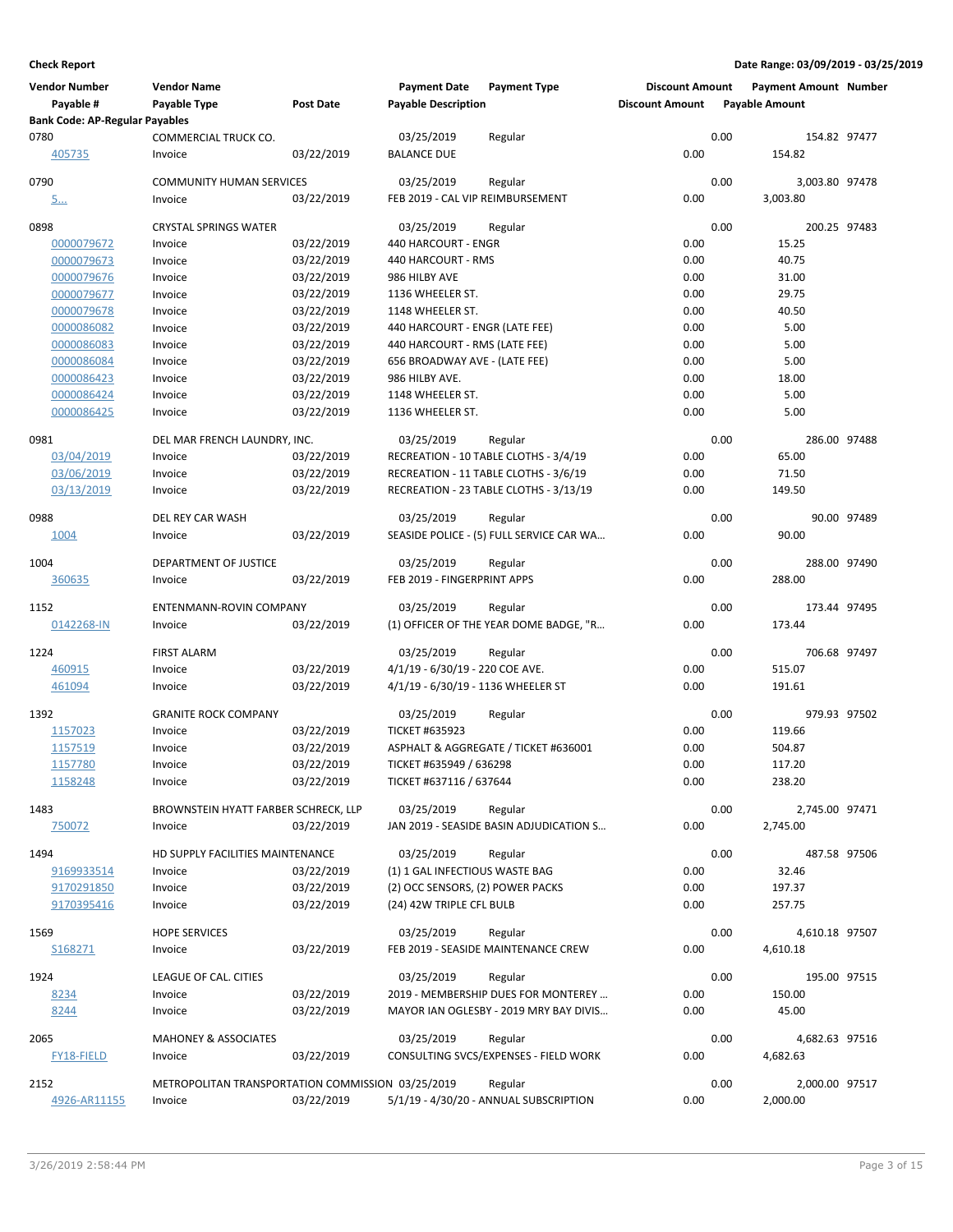| <b>Vendor Number</b>      | <b>Vendor Name</b>                |            | <b>Payment Date</b>                | <b>Payment Type</b>                        | <b>Discount Amount</b> |      | <b>Payment Amount Number</b> |             |
|---------------------------|-----------------------------------|------------|------------------------------------|--------------------------------------------|------------------------|------|------------------------------|-------------|
| Payable #                 | Payable Type                      | Post Date  | <b>Payable Description</b>         |                                            | <b>Discount Amount</b> |      | <b>Payable Amount</b>        |             |
| 2184                      | <b>MISSION LINEN SERVICE</b>      |            | 03/25/2019                         | Regular                                    |                        | 0.00 | 261.71 97519                 |             |
| 509348150                 | Invoice                           | 03/22/2019 | SEASIDE FIRE DEPT / 02/28/2019     |                                            | 0.00                   |      | 97.29                        |             |
| 509395613                 | Invoice                           | 03/22/2019 | SEASIDE FIRE DEPT / 03/07/2019     |                                            | 0.00                   |      | 82.21                        |             |
| 509445598                 | Invoice                           | 03/22/2019 | SEASIDE FIRE DEPT / 03/14/2019     |                                            | 0.00                   |      | 82.21                        |             |
|                           |                                   |            |                                    |                                            |                        |      |                              |             |
| 2186                      | <b>MISSION UNIFORM SERVICE</b>    |            | 03/25/2019                         | Regular                                    |                        | 0.00 | 227.20 97520                 |             |
| 509389593                 | Invoice                           | 03/22/2019 | RECREATION - UNIFORM SVC 3/6/19    |                                            | 0.00                   |      | 113.60                       |             |
| 509438344                 | Invoice                           | 03/22/2019 | RECREATION - UNIFORM SVC 3/13/19   |                                            | 0.00                   |      | 113.60                       |             |
| 2205                      | <b>MONTEREY COUNTY CONVENTION</b> |            | 03/25/2019                         | Regular                                    |                        | 0.00 | 15,967.71 97523              |             |
| JAN 2019 TID - SE Invoice |                                   | 03/22/2019 | JAN 2019 TID - CITY OF SEASIDE     |                                            | 0.00                   |      | 15,967.71                    |             |
|                           |                                   |            |                                    |                                            |                        |      |                              |             |
| 2223                      | <b>MONTEREY BAY ENGINEERS</b>     |            | 03/25/2019                         | Regular                                    |                        | 0.00 | 4,436.50 97521               |             |
| 18-115A                   | Invoice                           | 03/22/2019 |                                    | SURVEY OF WHEELER TENNIS COURT PARCEL      | 0.00                   |      | 4,436.50                     |             |
| 2279                      | COUNTY OF MONTEREY IT DEPT.       |            | 03/25/2019                         | Regular                                    |                        | 0.00 | 1,680.06 97481               |             |
| 822 1/2019                | Invoice                           | 03/22/2019 |                                    | JAN 2019 - SEASIDE POLICE DEPT (822) IT CH | 0.00                   |      | 1,139.75                     |             |
| 847 1/2019                | Invoice                           | 03/22/2019 |                                    | JAN 2019 - SEASIDE FIRE DEPT (847) IT CHA  | 0.00                   |      | 540.31                       |             |
|                           |                                   |            |                                    |                                            |                        |      |                              |             |
| 2295                      | MONTEREY COUNTY PETROLEUM         |            | 03/25/2019                         | Regular                                    |                        | 0.00 | 3,672.64 97524               |             |
| 325452                    | Invoice                           | 03/22/2019 | 400 GALLONS DIESEL NO. 2 ON 3/6/19 |                                            | 0.00                   |      | 1,296.94                     |             |
| 325453                    | Invoice                           | 03/22/2019 |                                    | 810 GALLONS UNLEADED REG GASOLINE ON       | 0.00                   |      | 2,375.70                     |             |
| 2328                      | <b>WALLACE GROUP</b>              |            | 03/25/2019                         | Regular                                    |                        | 0.00 | 6,273.75 97568               |             |
| 47506                     | Invoice                           | 03/22/2019 |                                    | DEC 2018 - SCSD - WEST END SEWER ANAYLS    | 0.00                   |      | 5,716.25                     |             |
| 47632                     | Invoice                           | 03/22/2019 |                                    | JAN 201 9 - WEST END SEWER ANALYSIS SVCS   | 0.00                   |      | 557.50                       |             |
|                           |                                   |            |                                    |                                            |                        |      |                              |             |
| 2338                      | MONTEREY PENINSULA WATER          |            | 03/25/2019                         | Regular                                    |                        | 0.00 | 3,370.26 97526               |             |
| 1/28/19-2/28/19           | Invoice                           | 03/22/2019 |                                    | 1/28/19 - 2/28/19 - SEASIDE MUNCPL WATE    | 0.00                   |      | 3,370.26                     |             |
| 2342                      | MONTEREY REGIONAL WASTE           |            | 03/25/2019                         | Regular                                    |                        | 0.00 | 130.98 97527                 |             |
| SCALES FEB19 058 Invoice  |                                   | 03/22/2019 | SCALES _ FEB19_058                 |                                            | 0.00                   |      | 130.98                       |             |
|                           |                                   |            |                                    |                                            |                        |      |                              |             |
| 2396                      | WILLDAN FINANCIAL SERVICES        |            | 03/25/2019                         | Regular                                    |                        | 0.00 | 4,080.00 97570               |             |
| 010-38905                 | Invoice                           | 03/22/2019 |                                    | SEASIDE FISCAL ANALYSIS THROUGH 7/27/2     | 0.00                   |      | 1,920.00                     |             |
| 010-40240                 | Invoice                           | 03/22/2019 |                                    | SEASIDE FISCAL ANALYSIS THROUGH 12/31/     | 0.00                   |      | 2,160.00                     |             |
| 2746                      | PENINSULA POOL SERVICE            |            | 03/25/2019                         | Regular                                    |                        | 0.00 |                              | 88.84 97538 |
| 192960301                 | Invoice                           | 03/22/2019 | (4) 4 GAL CASE SANI-CHLOR          |                                            | 0.00                   |      | 88.84                        |             |
| 2752                      | PENINSULA WELDING                 |            | 03/25/2019                         | Regular                                    |                        | 0.00 | 117.42 97539                 |             |
| 183337                    | Invoice                           | 03/22/2019 | (4) OXYGEN USP MED GRD SIZE 15CF   |                                            | 0.00                   |      | 78.93                        |             |
| 184147                    | Invoice                           | 03/22/2019 | (2) OXYGEN USP MED GRD SIZE 15CF   |                                            | 0.00                   |      | 38.49                        |             |
|                           |                                   |            |                                    |                                            |                        |      |                              |             |
| 2781                      | MIRIAM WILSON                     |            | 03/25/2019                         | Regular                                    |                        | 0.00 | 500.00 97518                 |             |
| 242953                    | Invoice                           | 03/22/2019 | FEB 2019 - MIGRATORY BIRD CONTROL  |                                            | 0.00                   |      | 500.00                       |             |
| 3040                      | SAFETY-KLEEN SYSTEMS INC          |            | 03/25/2019                         | Regular                                    |                        | 0.00 | 787.15 97545                 |             |
| 79317336                  | Invoice                           | 03/22/2019 |                                    | 30G PARTS WASHER-SOLVENT, 30G PARTS        | 0.00                   |      | 787.15                       |             |
|                           |                                   |            |                                    |                                            |                        |      |                              |             |
| 3154                      | GREEN VALLEY LANSCAPE INC.        |            | 03/25/2019                         | Regular                                    |                        | 0.00 | 269.84 97504                 |             |
| 34044                     | Invoice                           | 03/22/2019 | (1.5) TOPSOIL, PER YARD            |                                            | 0.00                   |      | 80.95                        |             |
| 34055                     | Invoice                           | 03/22/2019 | (1.5) TOPSOIL, PER YARD            |                                            | 0.00                   |      | 80.95                        |             |
| 34062                     | Invoice                           | 03/22/2019 | (2) TOPSOIL, PER YARD              |                                            | 0.00                   |      | 107.94                       |             |
| 3155                      | SEASIDE HIGH SCHOOL SWIM TEAM     |            | 03/25/2019                         | Regular                                    |                        | 0.00 | 3,000.00 97550               |             |
| 3/7/19 COUNCIL            | Invoice                           | 03/22/2019 |                                    | MAYOR'S YOUTH FUND - TO PURCHASE SW        | 0.00                   |      | 3,000.00                     |             |
|                           |                                   |            |                                    |                                            |                        |      |                              |             |
| 3249                      | <b>SMART &amp; FINAL</b>          |            | 03/25/2019                         | Regular                                    |                        | 0.00 | 231.29 97552                 |             |
| REF #035470               | Invoice                           | 03/22/2019 | STORE #455; PURCHASE ON 3/12/19    |                                            | 0.00                   |      | 16.80                        |             |
| REF #046955               | Invoice                           | 03/22/2019 | STORE #455; PURCHASE ON 3/13/19    |                                            | 0.00                   |      | 61.84                        |             |
| REF #046956               | Invoice                           | 03/22/2019 | STORE #455; PURCHASE ON 3/13/19    |                                            | 0.00                   |      | 2.61                         |             |
| REF #059115               | Invoice                           | 03/22/2019 | STORE #455; PURCHASE ON 3/7/19     |                                            | 0.00                   |      | 150.04                       |             |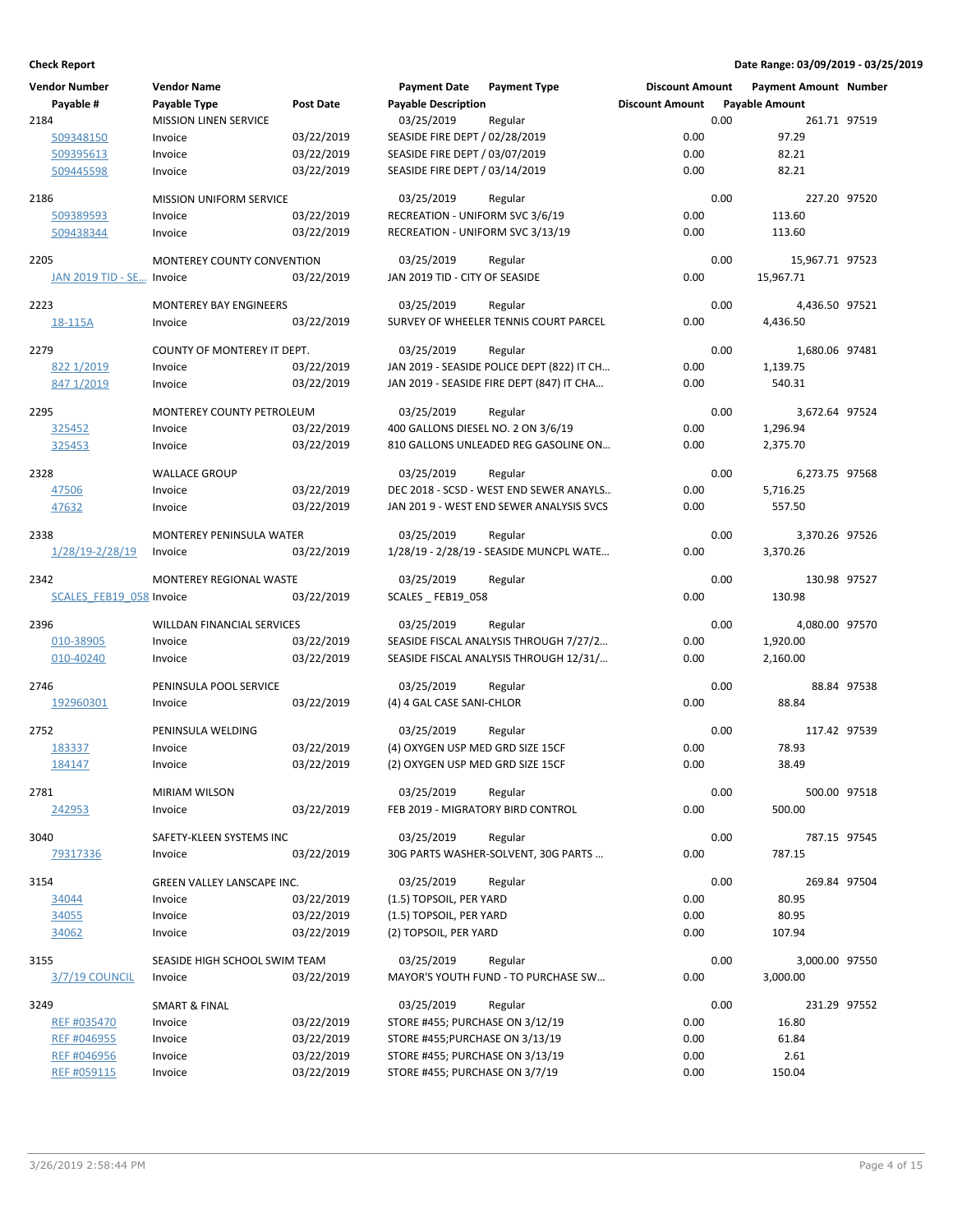| <b>Vendor Number</b> | <b>Vendor Name</b>                               |                  | <b>Payment Date</b>                    | <b>Payment Type</b>                       | <b>Discount Amount</b> |      | <b>Payment Amount Number</b> |             |
|----------------------|--------------------------------------------------|------------------|----------------------------------------|-------------------------------------------|------------------------|------|------------------------------|-------------|
| Payable #            | Payable Type                                     | <b>Post Date</b> | <b>Payable Description</b>             |                                           | <b>Discount Amount</b> |      | Payable Amount               |             |
| 3290                 | THE SPCA OF MONTEREY CO.                         |                  | 03/25/2019                             | Regular                                   |                        | 0.00 | 6,045.00 97557               |             |
| $02 - 19$            | Invoice                                          | 03/22/2019       |                                        | FEB 2019 SVCS FOR SEASIDE POLICE DEPT     | 0.00                   |      | 6,045.00                     |             |
| 3307                 | <b>SAME DAY SHRED</b>                            |                  | 03/25/2019                             | Regular                                   |                        | 0.00 |                              | 70.00 97548 |
| 34709                | Invoice                                          | 03/22/2019       |                                        | (1) SEC CONSOLE SVCD 1/30/19 - SEASIDE FI | 0.00                   |      | 25.00                        |             |
| 34829                | Invoice                                          | 03/22/2019       | (1) 64 GALLON BIN SVCD ON 2/6/2019     |                                           | 0.00                   |      | 45.00                        |             |
| 3319                 | STAPLES ADVANTAGE                                |                  | 03/25/2019                             | Regular                                   |                        | 0.00 | 387.83 97555                 |             |
| 3406226931           | Invoice                                          | 03/22/2019       |                                        | RECREATION - (2) HP 950XL 4PK, (1) AA BAT | 0.00                   |      | 262.06                       |             |
| 3406226932           | Invoice                                          | 03/22/2019       |                                        | RECREATION - UV COUNTERFEIT DETECTOR      | 0.00                   |      | 15.28                        |             |
| 3407247543           | Invoice                                          | 03/22/2019       | <b>RECREATION - MISC SUPPLIES</b>      |                                           | 0.00                   |      | 94.87                        |             |
| 3407310513           | Invoice                                          | 03/22/2019       |                                        | RECREATION - PRT/WRT COLORCODE 1-1/4      | 0.00                   |      | 5.23                         |             |
| 3407391449           | Invoice                                          | 03/22/2019       | <b>RECREATION - 8-TAB WRITE-ON 4PK</b> |                                           | 0.00                   |      | 10.39                        |             |
| 3785                 | ZAP MANUFACTURING INC.                           |                  | 03/25/2019                             | Regular                                   |                        | 0.00 | 2,271.89 97571               |             |
| 2293                 | Invoice                                          | 03/22/2019       |                                        | (46) ROAD SIGNS FOR CITY OF SEASIDE       | 0.00                   |      | 2,271.89                     |             |
| 3851                 | BOUND TREE MEDICAL, LLC                          |                  | 03/25/2019                             | Regular                                   |                        | 0.00 |                              | 16.91 97470 |
| 83132731             | Invoice                                          | 03/22/2019       |                                        | (4) BANDAGE, ADHESIVE, WOVEN 20/BX        | 0.00                   |      | 16.91                        |             |
| 3883                 | FELIPE DE JESUS OLVERA                           |                  | 03/25/2019                             | Regular                                   |                        | 0.00 | 8,800.00 97496               |             |
| LIGHTFIGHTER/G       | Invoice                                          | 03/22/2019       |                                        | 46 REMOVALS/1 TRIM - LGHTFTR & JIM MO     | 0.00                   |      | 8,800.00                     |             |
| 4052                 | CPS HR CONSULTING                                |                  | 03/25/2019                             | Regular                                   |                        | 0.00 | 269.00 97482                 |             |
| SOP48446             | Invoice                                          | 03/22/2019       | <b>FIRE CAPTAIN TESTS</b>              |                                           | 0.00                   |      | 374.00                       |             |
| <b>TRRTN38685</b>    | Credit Memo                                      | 02/11/2019       |                                        | CREDIT MEMO FOR ENTRY-LEVEL FIREFIGHT     | 0.00                   |      | $-105.00$                    |             |
| 4059                 | <b>SILKSCREEN EXPRESS</b>                        |                  | 03/25/2019                             | Regular                                   |                        | 0.00 | 449.53 97551                 |             |
| 0317                 | Invoice                                          | 03/22/2019       |                                        | (12) LADIES S/S JR. LIFEGUARD, (14) YOUTH | 0.00                   |      | 449.53                       |             |
| 4106                 | BAY REPROGRAPHIC & SUPPLY.INC.                   |                  | 03/25/2019                             | Regular                                   |                        | 0.00 | 379.10 97468                 |             |
| 382543               | Invoice                                          | 03/22/2019       |                                        | FEB - MAR 2019 / BAY MPS BASE CHGS; LF U  | 0.00                   |      | 379.10                       |             |
| 4169                 | <b>ALBERT WEISFUSS</b>                           |                  | 03/25/2019                             | Regular                                   |                        | 0.00 | 1,500.00 97457               |             |
| 000226               | Invoice                                          | 03/22/2019       |                                        | NOV, DEC 2018 - ARBORIST WORK ON (12) P   | 0.00                   |      | 900.00                       |             |
| 000248               | Invoice                                          | 03/22/2019       |                                        | JAN 2019 - ARBORIST WORK ON (8) PROPERT   | 0.00                   |      | 600.00                       |             |
| 4253                 | <b>JUSTIN HILL</b>                               |                  | 03/25/2019                             | Regular                                   |                        | 0.00 | 2,571.15 97512               |             |
| 10203                | Invoice                                          | 03/22/2019       |                                        | ANNUAL INSPECTION OF APPARATUS T62        | 0.00                   |      | 700.00                       |             |
| 10226                | Invoice                                          | 03/22/2019       |                                        | LABOR / SUPPLIES FOR 2/16/2019 INSPECTI   | 0.00                   |      | 1,871.15                     |             |
| 4511                 | <b>VETERINARY EMERGENCY &amp; SPECIALTY CTR.</b> |                  | 03/25/2019                             | Regular                                   |                        | 0.00 | 748.50 97566                 |             |
| 77778                | Invoice                                          | 03/22/2019       |                                        | EMERGENCY VISIT - PAT ID #49275 - 2/25/2  | 0.00                   |      | 250.00                       |             |
| 77919                | Invoice                                          | 03/22/2019       |                                        | EMERGENCY VISIT - PAT ID #19317 - 3/4/20  | 0.00                   |      | 248.50                       |             |
| 78036                | Invoice                                          | 03/22/2019       |                                        | EMERGENCY VISIT - PAT ID#49331 - 3/5/2019 | 0.00                   |      | 250.00                       |             |

| <b>Payment Type</b>   | Payable<br>Count | Payment<br>Count | <b>Discount</b> | Payment   |
|-----------------------|------------------|------------------|-----------------|-----------|
| <b>Regular Checks</b> | 86               | 44               | 0.00            | 89,207.57 |
| <b>Manual Checks</b>  | 0                | 0                | 0.00            | 0.00      |
| <b>Voided Checks</b>  | 0                | 0                | 0.00            | 0.00      |
| <b>Bank Drafts</b>    | $\Omega$         | $\Omega$         | 0.00            | 0.00      |
| EFT's                 | $\Omega$         | $\Omega$         | 0.00            | 0.00      |
|                       | 86               | 44               | 0.00            | 89.207.57 |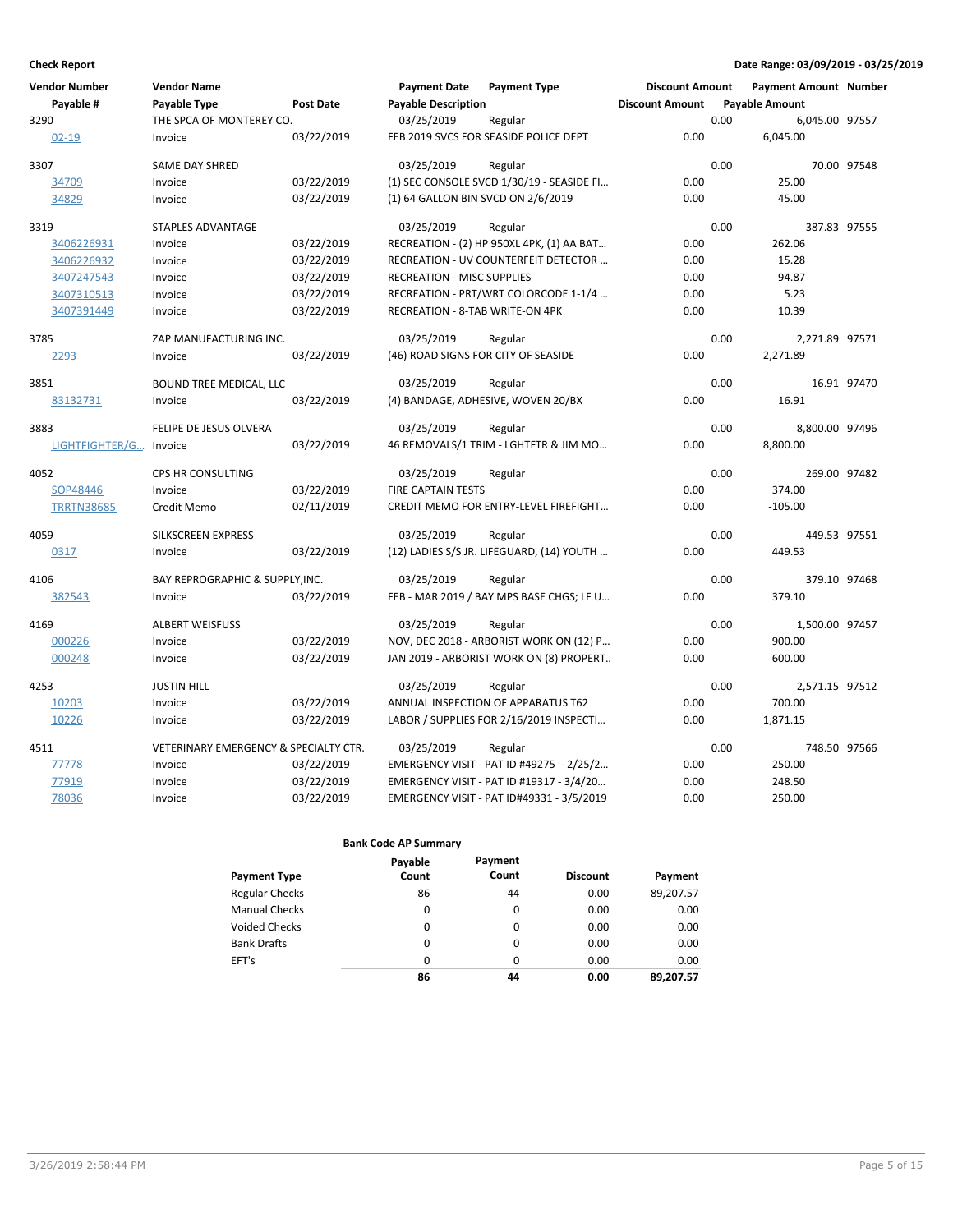| <b>Vendor Number</b>                  | <b>Vendor Name</b>               |                  | <b>Payment Date</b>        | <b>Payment Type</b> | <b>Discount Amount</b> | <b>Payment Amount Number</b> |                      |
|---------------------------------------|----------------------------------|------------------|----------------------------|---------------------|------------------------|------------------------------|----------------------|
| Payable #                             | Payable Type                     | <b>Post Date</b> | <b>Payable Description</b> |                     | <b>Discount Amount</b> | <b>Payable Amount</b>        |                      |
| <b>Bank Code: PY-Payroll Payables</b> |                                  |                  |                            |                     |                        |                              |                      |
| 4920                                  | ICMA RETIREMENT TRUST-457        |                  | 03/15/2019                 | Bank Draft          |                        | 0.00                         | -5.66 1759860925     |
| CM0000176                             | Credit Memo                      | 03/13/2019       | CARLIN ER CONT ADJ         |                     | 0.00                   | $-5.66$                      |                      |
| 4920                                  | <b>ICMA RETIREMENT TRUST-457</b> |                  | 03/15/2019                 | <b>Bank Draft</b>   |                        | 0.00                         | -34.62 1759860925    |
| CM0000177                             | Credit Memo                      | 03/13/2019       | <b>GARCIA ER CONT ADJ</b>  |                     | 0.00                   | $-34.62$                     |                      |
| 4920                                  | <b>ICMA RETIREMENT TRUST-457</b> |                  | 03/15/2019                 | Bank Draft          |                        | 0.00                         | 41.775.87 1759860925 |
| <b>INV0003088</b>                     | Invoice                          | 03/14/2019       | <b>CONTRIBUTIONS</b>       |                     | 0.00                   | 41.775.87                    |                      |

| <b>Payment Type</b>   | Payable<br>Count | Payment<br>Count | <b>Discount</b> | Payment   |
|-----------------------|------------------|------------------|-----------------|-----------|
|                       |                  |                  |                 |           |
| <b>Regular Checks</b> | 0                | 0                | 0.00            | 0.00      |
| <b>Manual Checks</b>  | 0                | 0                | 0.00            | 0.00      |
| Voided Checks         | 0                | 0                | 0.00            | 0.00      |
| <b>Bank Drafts</b>    | 3                | 3                | 0.00            | 41,735.59 |
| EFT's                 | $\Omega$         | 0                | 0.00            | 0.00      |
|                       | 3                | 3                | 0.00            | 41.735.59 |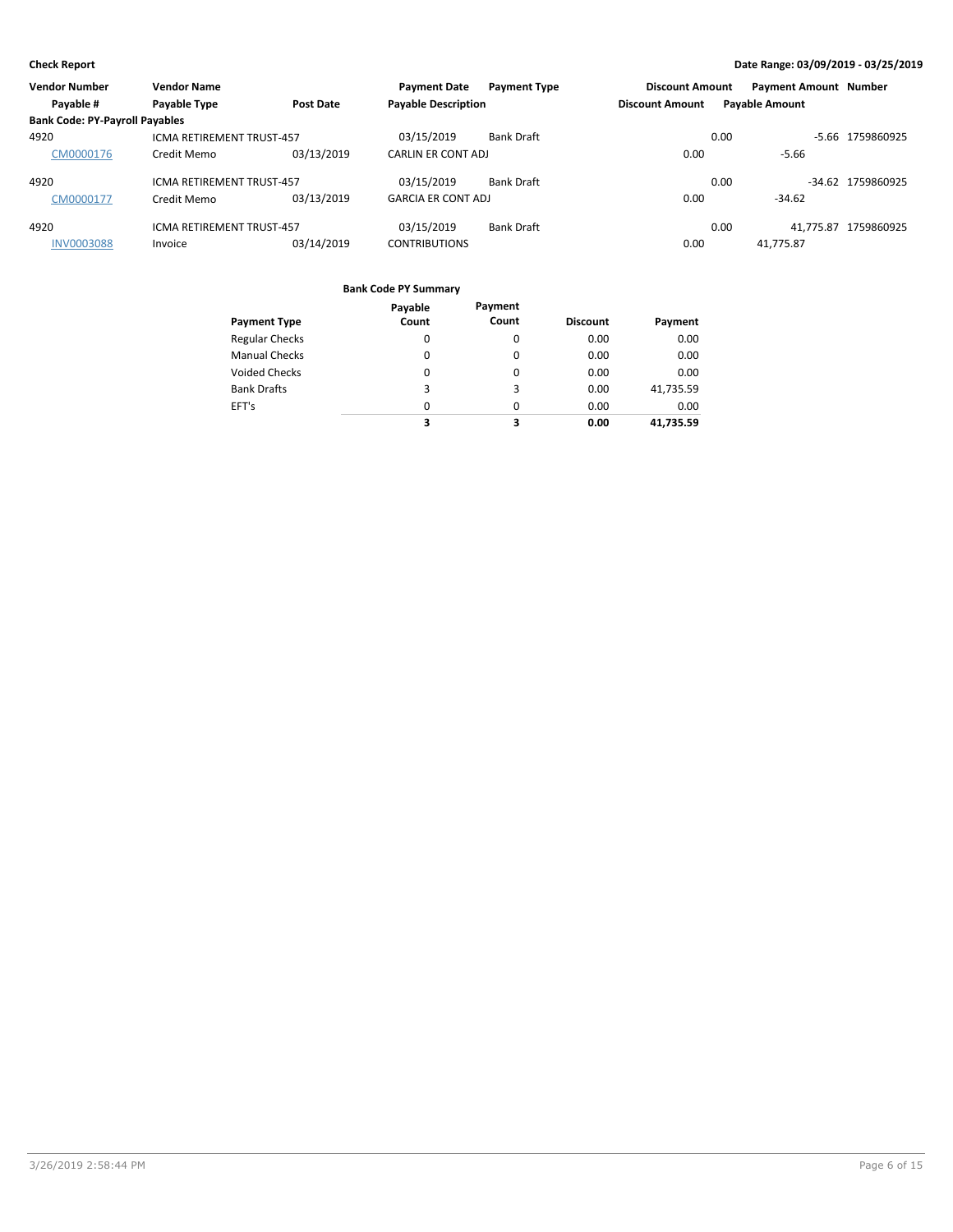| <b>Vendor Number</b><br>Payable #     | <b>Vendor Name</b><br>Payable Type  | Post Date  | <b>Payment Date</b><br><b>Payable Description</b> | <b>Payment Type</b>                             | <b>Discount Amount</b><br><b>Discount Amount</b> |      | <b>Payment Amount Number</b><br><b>Payable Amount</b> |             |
|---------------------------------------|-------------------------------------|------------|---------------------------------------------------|-------------------------------------------------|--------------------------------------------------|------|-------------------------------------------------------|-------------|
| <b>Bank Code: AP-Regular Payables</b> |                                     |            |                                                   |                                                 |                                                  |      |                                                       |             |
| 4970                                  | <b>WHITSON ENGINEERS</b>            |            | 03/25/2019                                        | Regular                                         |                                                  | 0.00 | 35,620.60 97569                                       |             |
| 0021893                               | Invoice                             | 03/22/2019 | JAN 2019 - CAPRA PARK - CIVIL                     |                                                 | 0.00                                             |      | 13,948.50                                             |             |
| 0021916                               | Invoice                             | 03/22/2019 | JAN 2019 - ELLIS PARK                             |                                                 | 0.00                                             |      | 9,274.00                                              |             |
| 0021917                               | Invoice                             | 03/22/2019 | JAN 2019 - MANZANITA PARK                         |                                                 | 0.00                                             |      | 5,932.00                                              |             |
| 0021932                               | Invoice                             | 03/22/2019 |                                                   | JAN, FEB 2019 - DEL MONTE MANOR LID             | 0.00                                             |      | 6,466.10                                              |             |
| 5198                                  | <b>GOLDEN STATE PORTABLES</b>       |            | 03/25/2019                                        | Regular                                         |                                                  | 0.00 | 607.90 97501                                          |             |
| 39788                                 | Invoice                             | 03/22/2019 |                                                   | FEB 2019 - 610 OLYMPIA AVE CONSTRUCTI           | 0.00                                             |      | 120.36                                                |             |
| 39789                                 | Invoice                             | 03/22/2019 |                                                   | FEB 2019 - 440 HARCOURT AVE. OFC TRAILE         | 0.00                                             |      | 487.54                                                |             |
| 5523                                  | ADVANCE WATER ENGINEERING, INC.     |            | 03/25/2019                                        | Regular                                         |                                                  | 0.00 | 266.25 97455                                          |             |
| 13476                                 | Invoice                             | 03/22/2019 |                                                   | MARCH 2019 - FT ORD WATER CHEM TREA             | 0.00                                             |      | 266.25                                                |             |
| 5543                                  | <b>MONTEREY BAY URGENT</b>          |            | 03/25/2019                                        | Regular                                         |                                                  | 0.00 | 250.00 97522                                          |             |
| 254444                                | Invoice                             | 03/22/2019 | RECREATION PRE-EMPLOYMENT                         |                                                 | 0.00                                             |      | 25.00                                                 |             |
| 254448                                | Invoice                             | 03/22/2019 | RECREATION PRE-EMPLOYMENT                         |                                                 | 0.00                                             |      | 25.00                                                 |             |
| 254453                                | Invoice                             | 03/22/2019 | RECREATION PRE-EMPLOYMENT                         |                                                 | 0.00                                             |      | 25.00                                                 |             |
| 255063                                | Invoice                             | 03/22/2019 | <b>RANDOM TESTING</b>                             |                                                 | 0.00                                             |      | 100.00                                                |             |
| 255403                                | Invoice                             | 03/22/2019 | RECREATION PRE-EMPLOYMENT                         |                                                 | 0.00                                             |      | 25.00                                                 |             |
| 255614                                | Invoice                             | 03/22/2019 | RECREATION PRE-EMPLOYMENT                         |                                                 | 0.00                                             |      | 25.00                                                 |             |
| 255722                                | Invoice                             | 03/22/2019 | RECREATION PRE-EMPLOYMENT                         |                                                 | 0.00                                             |      | 25.00                                                 |             |
|                                       |                                     |            |                                                   |                                                 |                                                  |      |                                                       |             |
| 5582                                  | O'REILLY AUTO PARTS                 |            | 03/25/2019                                        | Regular                                         |                                                  | 0.00 |                                                       | 27.65 97533 |
| 3503-356513                           | Invoice                             | 03/22/2019 | (1) STARTER SW                                    |                                                 | 0.00                                             |      | 27.65                                                 |             |
| 5820                                  | <b>ZARCOS TREE SERVICE</b>          |            | 03/25/2019                                        | Regular                                         |                                                  | 0.00 | 11,250.00 97572                                       |             |
| 2101                                  | Invoice                             | 03/22/2019 |                                                   | LA SALLE TO ORD GROVE - WEED WHACK CT           | 0.00                                             |      | 4,500.00                                              |             |
| 2102                                  | Invoice                             | 03/22/2019 |                                                   | BROADWAY TO LA SALLE - CTR MEDIANS              | 0.00                                             |      | 6,750.00                                              |             |
| 5873                                  | UNITED SITE SERVICES, INC.          |            | 03/25/2019                                        | Regular                                         |                                                  | 0.00 | 223.40 97561                                          |             |
| 114-8099392                           | Invoice                             | 03/22/2019 |                                                   | 1/25/19 - 2/21/19 - WEEKLY SVC/TRAILER KIT      | 0.00                                             |      | 223.40                                                |             |
| 5973                                  | DIVERSIFIED INSPECTIONS/INDEPENDENT |            | 03/25/2019                                        | Regular                                         |                                                  | 0.00 | 828.20 97492                                          |             |
| <b>INDI6453</b>                       | Invoice                             | 03/22/2019 |                                                   | ANNUAL AERIAL LIFT SAFETY INSPECTIONS           | 0.00                                             |      | 828.20                                                |             |
|                                       |                                     |            |                                                   |                                                 |                                                  |      |                                                       |             |
| 6017                                  | <b>AIRTEC SERVICE</b>               |            | 03/25/2019                                        | Regular                                         |                                                  | 0.00 | 523.28 97456                                          |             |
| 7000                                  | Invoice                             | 03/22/2019 |                                                   | 4468 GIGLING RD - WORK ORDER #87743             | 0.00                                             |      | 523.28                                                |             |
| 6088                                  | MONTEREY FIRE EXTINGUISHER, INC.    |            | 03/25/2019                                        | Regular                                         |                                                  | 0.00 | 764.75 97525                                          |             |
| 71303                                 | Invoice                             | 03/22/2019 | (2) 5# CO2, (2) 20# ABC                           |                                                 | 0.00                                             |      | 764.75                                                |             |
| 6162                                  | KNORR SYSTEMS, INC.                 |            | 03/25/2019                                        | Regular                                         |                                                  | 0.00 | 1,704.94 97513                                        |             |
| <b>PWSVI-4225</b>                     | Invoice                             | 03/22/2019 |                                                   | TROUBLESHOOT US FILTER AUTO BACKWASH            | 0.00                                             |      | 362.00                                                |             |
| SI208623                              | Invoice                             | 03/22/2019 | (250) MURIATIC ACID-MINI BULK                     |                                                 | 0.00                                             |      | 1,212.56                                              |             |
| SI209963                              | Invoice                             | 03/22/2019 | (2) MANWAY GASKET, CHANNEL FOR                    |                                                 | 0.00                                             |      | 130.38                                                |             |
| 6197                                  | U.S. BANK EQUIPMENT FINANCE         |            | 03/25/2019                                        | Regular                                         |                                                  | 0.00 | 197.31 97560                                          |             |
| 380088674                             | Invoice                             | 03/22/2019 | 656 BROADWAY AVE COPIER                           |                                                 | 0.00                                             |      | 197.31                                                |             |
|                                       |                                     |            |                                                   |                                                 |                                                  |      |                                                       |             |
| 6204<br>CN1909028                     | <b>CONCERN</b><br>Invoice           | 03/22/2019 | 03/25/2019                                        | Regular<br>MARCH 2019 - PER EMPLOYEE PER MONTH/ | 0.00                                             | 0.00 | 638.00 97479<br>638.00                                |             |
|                                       |                                     |            |                                                   |                                                 |                                                  |      |                                                       |             |
| 6210                                  | SALINAS VALLEY PRO SQUAD            |            | 03/25/2019                                        | Regular                                         |                                                  | 0.00 | 773.69 97546                                          |             |
| 295901                                | Invoice                             | 03/22/2019 |                                                   | (2) MENS VEL. PANTS, (2) MENS PERFORMA          | 0.00                                             |      | 196.52                                                |             |
| 296692                                | Invoice                             | 03/22/2019 |                                                   | NAMESTRIP, GARRISON BELT, CUSHION TAC           | 0.00                                             |      | 242.97                                                |             |
| 296711                                | Invoice                             | 03/22/2019 | (8) INVEST. LOGO, (8) NAMESTRIP                   |                                                 | 0.00                                             |      | 192.28                                                |             |
| 296726                                | Invoice                             | 03/22/2019 |                                                   | (2) NAMESTRIP, (2) WOMENS S/SICE POLO           | 0.00                                             |      | 141.92                                                |             |
| 6224                                  | FRED D. HARDEE, JR.                 |            | 03/25/2019                                        | Regular                                         |                                                  | 0.00 | 1,930.00 97499                                        |             |
| <b>SSPD 19-03</b>                     | Invoice                             | 03/22/2019 |                                                   | MAR 2019 - BG INVEST / PRELIM INVEST            | 0.00                                             |      | 1,930.00                                              |             |
| 6231                                  | <b>CSC OF SALINAS</b>               |            | 03/25/2019                                        | Regular                                         |                                                  | 0.00 |                                                       | 95.86 97484 |
| 000675179                             | Invoice                             | 03/22/2019 |                                                   | (8) HYDRAULIC HOSE, (2) HOSE END, (1) GLO       | 0.00                                             |      | 95.86                                                 |             |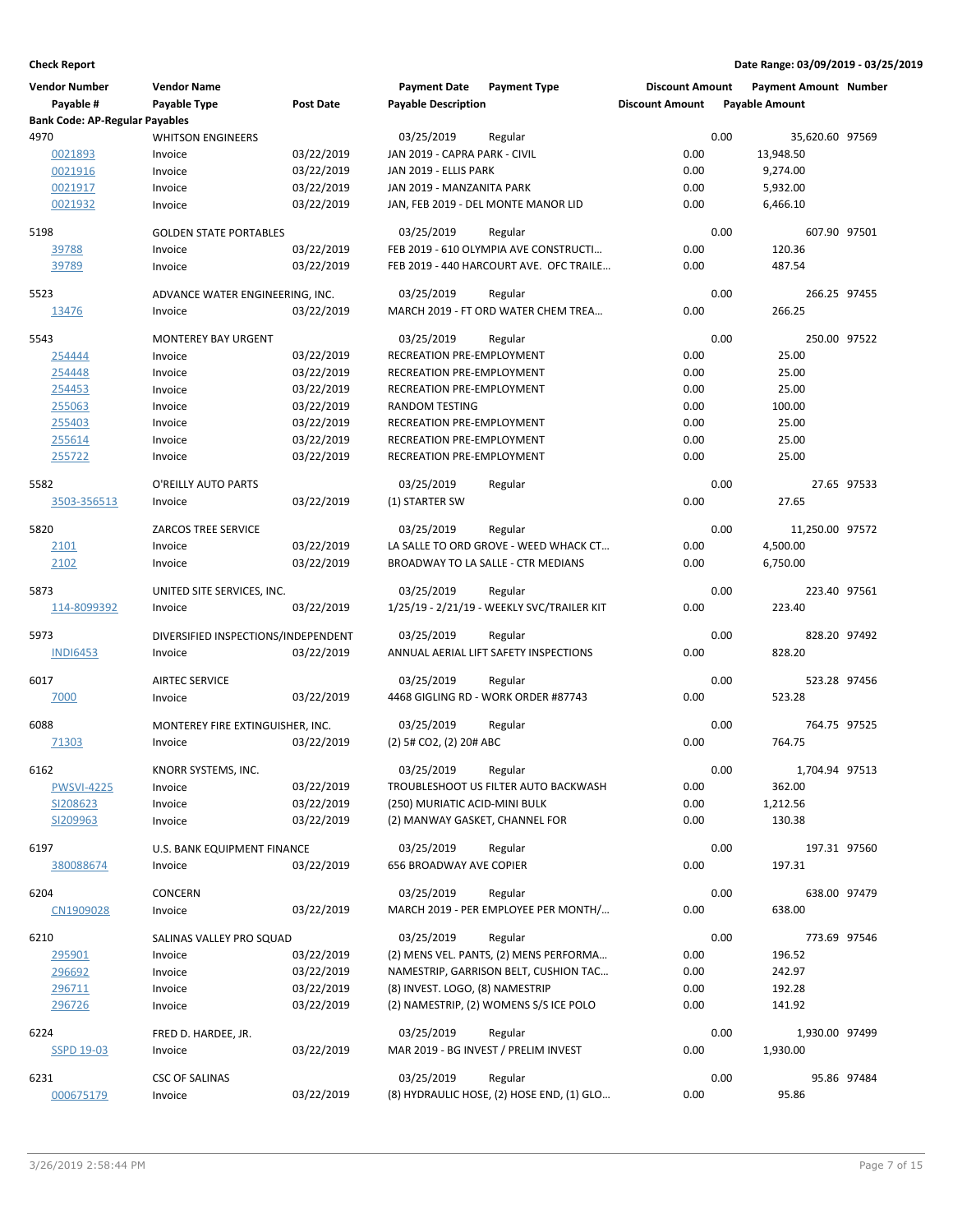| <b>Vendor Number</b>          | <b>Vendor Name</b>               |            | <b>Payment Date</b>                | <b>Payment Type</b>                                  | <b>Discount Amount</b> |      | <b>Payment Amount Number</b> |             |
|-------------------------------|----------------------------------|------------|------------------------------------|------------------------------------------------------|------------------------|------|------------------------------|-------------|
| Payable #                     | Payable Type                     | Post Date  | <b>Payable Description</b>         |                                                      | <b>Discount Amount</b> |      | <b>Payable Amount</b>        |             |
| 6258                          | TRAFFIC CONTROL SUPERVISORS ASSN |            | 03/25/2019                         | Regular                                              |                        | 0.00 |                              | 55.00 97559 |
| <b>2019 DUES</b>              | Invoice                          | 03/22/2019 |                                    | JAN 2019 - DEC 2019 - DUES FOR DAVE FOR              | 0.00                   |      | 55.00                        |             |
| 6306                          | <b>GAVILAN PEST CONTROL</b>      |            | 03/25/2019                         | Regular                                              |                        | 0.00 | 166.00 97500                 |             |
| 0121692                       | Invoice                          | 03/22/2019 |                                    | 1136 WHEELER ST - GENERAL PEST SVC 3/4/              | 0.00                   |      | 83.00                        |             |
| 0121947                       | Invoice                          | 03/22/2019 |                                    | 986 HILBY AVE - GENERAL PEST SVC 3/7/19              | 0.00                   |      | 83.00                        |             |
| 6438                          | <b>CWEA</b>                      |            | 03/25/2019                         | Regular                                              |                        | 0.00 | 358.00 97485                 |             |
| <b>CARDONA</b>                | Invoice                          | 03/22/2019 |                                    | APPL FOR JOSE F. CARDONA - COLLECTION S              | 0.00                   |      | 358.00                       |             |
|                               |                                  |            |                                    |                                                      |                        |      |                              |             |
| 6444                          | <b>STEPHANIE PENAMENTE</b>       |            | 03/25/2019                         | Regular                                              |                        | 0.00 | 150.00 97556                 |             |
| <b>CLASS B LIC</b>            | Invoice                          | 03/22/2019 |                                    | REIMBURSEMENT FOR CLASS B LICENSE PHY                | 0.00                   |      | 150.00                       |             |
| 6477                          | ROBERT S. JAQUES                 |            | 03/25/2019                         | Regular                                              |                        | 0.00 | 7,275.00 97543               |             |
| 02/02/19-03/01/19 Invoice     |                                  | 03/22/2019 | 2/2/19 - 3/1/19 TECH PROG MGMT     |                                                      | 0.00                   |      | 7,275.00                     |             |
| 6553                          | <b>COMCAST</b>                   |            | 03/25/2019                         | Regular                                              |                        | 0.00 |                              | 68.06 97476 |
| $3/6/19 - 4/5/19$             | Invoice                          | 03/22/2019 |                                    | ACCT #8155 10 027 0002821; 3/3/19 BILL D             | 0.00                   |      | 28.45                        |             |
| $3/6/19 - 4/5/19$             | Invoice                          | 03/22/2019 |                                    | ACCT #8155 10 027 0033792; 3/3/19 BILL D             | 0.00                   |      | 39.61                        |             |
|                               |                                  |            |                                    |                                                      |                        |      |                              |             |
| 6671                          | <b>VERIZON WIRELESS</b>          |            | 03/25/2019                         | Regular                                              |                        | 0.00 | 898.60 97564                 |             |
| 9824854758                    | Invoice                          | 03/22/2019 |                                    | ACCT #772515511-00004; 2/23/19 BILL DATE             | 0.00                   |      | 38.01                        |             |
| 9825234799                    | Invoice                          | 03/22/2019 |                                    | ACCT #472229021-00001; 3/1/19 BILL DATE              | 0.00                   |      | 650.54                       |             |
| 9825234800                    | Invoice                          | 03/22/2019 |                                    | ACCT #472229021-00002; 3/1/19 BILL DATE              | 0.00                   |      | 38.01                        |             |
| 9825234801                    | Invoice                          | 03/22/2019 |                                    | ACCT #472229021-00003; 3/1/19 BILL DATE              | 0.00                   |      | 172.04                       |             |
| 6685                          | <b>JONES &amp; MAYER</b>         |            | 03/25/2019                         | Regular                                              |                        | 0.00 |                              | 45.00 97511 |
| 91046                         | Invoice                          | 03/22/2019 | SEASIDE PD - MJM                   |                                                      | 0.00                   |      | 45.00                        |             |
| 6727                          | DATAPROSE, INC.                  |            | 03/25/2019                         | Regular                                              |                        | 0.00 | 449.85 97486                 |             |
| DP1900587                     | Invoice                          | 03/22/2019 | FEB 2019 WATER BILLING             |                                                      | 0.00                   |      | 449.85                       |             |
|                               |                                  |            |                                    |                                                      |                        |      |                              |             |
| 6761                          | <b>MONTEREY SIGNS</b>            |            | 03/25/2019                         | Regular                                              |                        | 0.00 | 3,359.44 97528               |             |
| 15793                         | Invoice                          | 03/22/2019 | (50) "DOGS ON LEASH" SIGNS         |                                                      | 0.00                   |      | 3,359.44                     |             |
| 6818                          | DE LAGE LANDEN                   |            | 03/25/2019                         | Regular                                              |                        | 0.00 | 518.35 97487                 |             |
| 62842738                      | Invoice                          | 03/22/2019 | MAR 2019 - SHARP / MXM904 COPIER   |                                                      | 0.00                   |      | 518.35                       |             |
| 6989                          | <b>DON GARL</b>                  |            |                                    |                                                      |                        | 0.00 | 400.00 97493                 |             |
| 1/18/2019                     | Invoice                          | 03/22/2019 | 03/25/2019                         | Regular<br>MUSIC FOR "SPRING FLING SOCK HOP" ON 4    | 0.00                   |      | 400.00                       |             |
|                               |                                  |            |                                    |                                                      |                        |      |                              |             |
| 7045                          | REGINA LUALEMANA                 |            | 03/14/2019                         | Regular                                              |                        | 0.00 | 590.00 97452                 |             |
| <b>INV0003095</b>             | Invoice                          | 03/14/2019 |                                    | TRAVEL ADVANCE - MEALS & INCIDENTALS                 | 0.00                   |      | 590.00                       |             |
| 7065                          | JAN ROEHL CONSULTING             |            | 03/25/2019                         | Regular                                              |                        | 0.00 | 1,721.25 97509               |             |
| 6                             | Invoice                          | 03/22/2019 | FEB 2019 - CAL VIP EVALUATION SVCS |                                                      | 0.00                   |      | 1,721.25                     |             |
|                               |                                  |            |                                    |                                                      |                        |      |                              |             |
| 7071<br>$2/28 - 3/27/19$      | AT&T<br>Invoice                  | 03/22/2019 | 03/25/2019                         | Regular<br>ACCT #237 841-1403 201 6; 2/28/19 BILL DA | 0.00                   | 0.00 | 153.18 97463<br>51.06        |             |
| $2/28/19 - 3/27/19$           | Invoice                          | 03/22/2019 |                                    | ACCT #237 841-1401 204 2; 2/28/19 BILL DA            | 0.00                   |      | 51.06                        |             |
| $2/28/19 - 3/27/19$ . Invoice |                                  | 03/22/2019 |                                    | ACCT #237 841-1412 213 0; 2/28/19 BILL DA            | 0.00                   |      | 51.06                        |             |
|                               |                                  |            |                                    |                                                      |                        |      |                              |             |
| 7112                          | <b>ART BLACK</b>                 |            | 03/25/2019                         | Regular                                              |                        | 0.00 | 2,075.00 97462               |             |
| 119087                        | Invoice                          | 03/22/2019 |                                    | JOB #119087; URBAN LEAF - 680 BROADWAY               | 0.00                   |      | 415.00                       |             |
| 119088                        | Invoice                          | 03/22/2019 |                                    | JOB #119088; UNIV PLAZA BLDG D - 1760 FR             | 0.00                   |      | 415.00                       |             |
| 119091                        | Invoice                          | 03/22/2019 |                                    | JOB #119091; RUNNOE-ZEVE BLDG - 307 RO               | 0.00                   |      | 415.00                       |             |
| 119100                        | Invoice                          | 03/22/2019 |                                    | JOB #119100; UNIV PLAZA - 1760 FREMONT               | 0.00                   |      | 415.00                       |             |
| 119103                        | Invoice                          | 03/22/2019 |                                    | JOB #119103; MASERATI/ALFA ROMEO - 3 G               | 0.00                   |      | 415.00                       |             |
| 7173                          | CORIX WATER PRODUCTS (US) INC.   |            | 03/25/2019                         | Regular                                              |                        | 0.00 | 1,048.92 97480               |             |
| 17913004876                   | Invoice                          | 03/22/2019 | MISC SUPPLIES FOR COSTA STREET     |                                                      | 0.00                   |      | 1,048.92                     |             |
| 7217                          | FRANK J. CHRISTIE                |            | 03/25/2019                         | Regular                                              |                        | 0.00 | 600.00 97498                 |             |
| 770120                        | Invoice                          | 03/22/2019 |                                    | (2) VINYL LETTERING & LOGO ON POLICE CA              | 0.00                   |      | 600.00                       |             |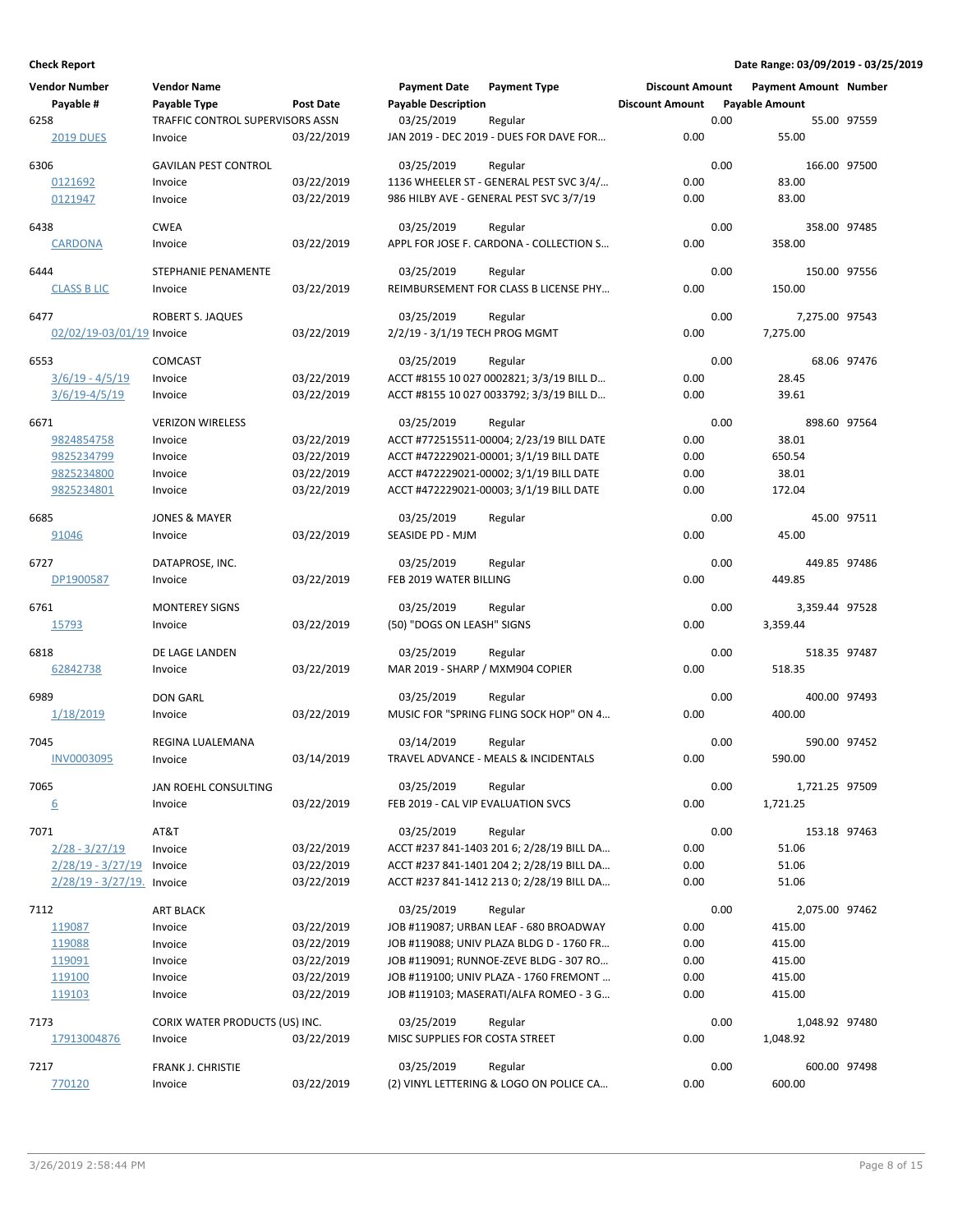| <b>Vendor Number</b> | <b>Vendor Name</b>                  |                  | <b>Payment Date</b>                  | <b>Payment Type</b>                        | <b>Discount Amount</b> |      | <b>Payment Amount Number</b> |  |
|----------------------|-------------------------------------|------------------|--------------------------------------|--------------------------------------------|------------------------|------|------------------------------|--|
| Payable #            | Payable Type                        | <b>Post Date</b> | <b>Payable Description</b>           |                                            | <b>Discount Amount</b> |      | <b>Payable Amount</b>        |  |
| 7261                 | QUESTICA, INC.                      |                  | 03/25/2019                           | Regular                                    |                        | 0.00 | 9,550.00 97540               |  |
| <b>INV1295</b>       | Invoice                             | 03/22/2019       | <b>SEASIDE 5 NEW REPORTS</b>         |                                            | 0.00                   |      | 5,750.00                     |  |
| <b>INV1449</b>       | Invoice                             | 03/22/2019       | (19) SEASIDE 5 NEW REPORTS           |                                            | 0.00                   |      | 3,800.00                     |  |
| 7263                 | <b>REGIONAL GOVERNMENT SERVICES</b> |                  | 03/25/2019                           | Regular                                    |                        | 0.00 | 1,050.00 97541               |  |
| 9403                 | Invoice                             | 03/22/2019       |                                      | FEB 2019 - SEASIDE FINANCIAL SERVICES      | 0.00                   |      | 1,050.00                     |  |
| 7266                 | E2 CONSULTING ENGINEERS, INC        |                  | 03/25/2019                           | Regular                                    |                        | 0.00 | 4,483.84 97494               |  |
| WW-SEA-2307-025      | Invoice                             | 03/22/2019       |                                      | 1/26/19 - 2/22/19 - CIP LIFT STATION UPGRA | 0.00                   |      | 4,483.84                     |  |
| 7324                 | BEAR ELECTRICAL SOLUTIONS, INC.     |                  | 03/25/2019                           | Regular                                    |                        | 0.00 | 6,056.50 97469               |  |
| 7706                 | Invoice                             | 03/22/2019       | FEB 2019 - ROUTINE TRAFFIC SIGNAL    |                                            | 0.00                   |      | 1,785.00                     |  |
| 7749                 | Invoice                             | 03/22/2019       |                                      | FEB 2019 - ROUTINE TRAFFIC SIGNAL * OMC    | 0.00                   |      | 190.00                       |  |
| 7846                 | Invoice                             | 03/22/2019       | FEB 2019 - RESPONSE TRAFFIC SIGNAL   |                                            | 0.00                   |      | 4,081.50                     |  |
| 7611                 | <b>HAWK ENTERPRISE</b>              |                  | 03/25/2019                           | Regular                                    |                        | 0.00 | 1,000.00 97505               |  |
| <b>PERMIT #6685</b>  | Invoice                             | 03/22/2019       | <b>BOND RELEASE FOR PERMIT #6685</b> |                                            | 0.00                   |      | 1,000.00                     |  |
| 7679                 | <b>USA TOWING</b>                   |                  | 03/25/2019                           | Regular                                    |                        | 0.00 | 375.00 97563                 |  |
| 161009               | Invoice                             | 03/22/2019       |                                      | TOW 2015 DODGE DART - SEASIDE POLICE       | 0.00                   |      | 375.00                       |  |
| 7883                 | <b>BARTLE WELLS ASSOCIATES</b>      |                  | 03/25/2019                           | Regular                                    |                        | 0.00 | 2,894.50 97467               |  |
| 1001B                | Invoice                             | 03/22/2019       |                                      | FEB 2019 - WATER RATE STUDY / JOB #545B    | 0.00                   |      | 2,894.50                     |  |

|                       | Payable  | Payment  |                 |            |
|-----------------------|----------|----------|-----------------|------------|
| <b>Payment Type</b>   | Count    | Count    | <b>Discount</b> | Payment    |
| <b>Regular Checks</b> | 71       | 41       | 0.00            | 101,043.32 |
| <b>Manual Checks</b>  | 0        | 0        | 0.00            | 0.00       |
| <b>Voided Checks</b>  | $\Omega$ | $\Omega$ | 0.00            | 0.00       |
| <b>Bank Drafts</b>    | $\Omega$ | $\Omega$ | 0.00            | 0.00       |
| EFT's                 | $\Omega$ | $\Omega$ | 0.00            | 0.00       |
|                       | 71       | 41       | 0.00            | 101.043.32 |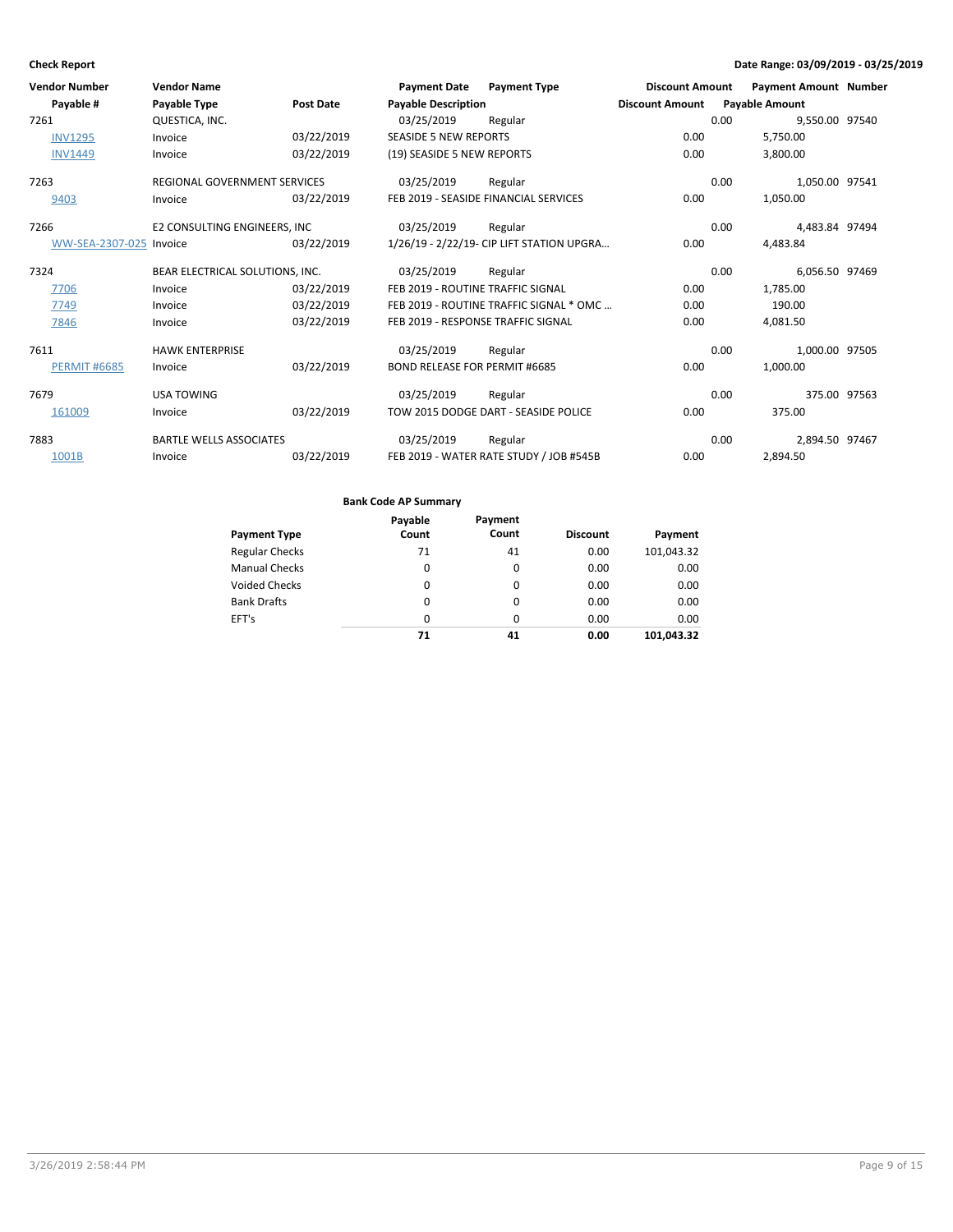| <b>Vendor Number</b>                  | <b>Vendor Name</b>       |            | <b>Payment Date</b>        | <b>Payment Type</b> | <b>Discount Amount</b> |      | <b>Payment Amount Number</b> |               |
|---------------------------------------|--------------------------|------------|----------------------------|---------------------|------------------------|------|------------------------------|---------------|
| Payable #                             | Payable Type             | Post Date  | <b>Payable Description</b> |                     | <b>Discount Amount</b> |      | <b>Payable Amount</b>        |               |
| <b>Bank Code: PY-Payroll Payables</b> |                          |            |                            |                     |                        |      |                              |               |
| 7975                                  | <b>AMERICAN FIDELITY</b> |            | 03/22/2019                 | <b>Bank Draft</b>   |                        | 0.00 |                              | 75.98 B853915 |
| DM0000169                             | Debit Memo               | 03/21/2019 | <b>BORGES REIMB ADJ</b>    |                     | 0.00                   |      | 75.98                        |               |
| 7975                                  | <b>AMERICAN FIDELITY</b> |            | 03/22/2019                 | <b>Bank Draft</b>   |                        | 0.00 |                              | 20.22 B853915 |
| DM0000168                             | Debit Memo               | 03/21/2019 | OGDEN REIMB ADJ            |                     | 0.00                   |      | 20.22                        |               |
| 7975                                  | <b>AMERICAN FIDELITY</b> |            | 03/22/2019                 | <b>Bank Draft</b>   |                        | 0.00 | 4,106.50 B853915             |               |
| <b>INV0002979</b>                     | Invoice                  | 02/14/2019 | AF AFTER-TAX PRODUCT       |                     | 0.00                   |      | 4,106.50                     |               |
| 7975                                  | <b>AMERICAN FIDELITY</b> |            | 03/22/2019                 | <b>Bank Draft</b>   |                        | 0.00 |                              | 30.66 B853915 |
| DM0000167                             | Debit Memo               | 03/21/2019 | PACHECO ADJ                |                     | 0.00                   |      | 30.66                        |               |
| 7975                                  | <b>AMERICAN FIDELITY</b> |            | 03/22/2019                 | <b>Bank Draft</b>   |                        | 0.00 | 4,026.97 B853915             |               |
| <b>INV0003029</b>                     | Invoice                  | 02/28/2019 | AF AFTER-TAX PRODUCT       |                     | 0.00                   |      | 4,026.97                     |               |
| 7975                                  | <b>AMERICAN FIDELITY</b> |            | 03/22/2019                 | <b>Bank Draft</b>   |                        | 0.00 | 2,116.78 B853915             |               |
| <b>INV0003028</b>                     | Invoice                  | 02/28/2019 | AF PRE-TAX PRODUCT         |                     | 0.00                   |      | 2,116.78                     |               |
| 7975                                  | <b>AMERICAN FIDELITY</b> |            | 03/22/2019                 | <b>Bank Draft</b>   |                        | 0.00 | 2,240.09 B853915             |               |
| <b>INV0002978</b>                     | Invoice                  | 02/14/2019 | AF PRE-TAX PRODUCT         |                     | 0.00                   |      | 2,240.09                     |               |

| Payment Type       | Payable<br>Count | Payment<br>Count | <b>Discount</b> | Payment   |
|--------------------|------------------|------------------|-----------------|-----------|
| Regular Checks     | 0                | $\Omega$         | 0.00            | 0.00      |
| Manual Checks      | 0                | $\Omega$         | 0.00            | 0.00      |
| Voided Checks      | 0                | $\Omega$         | 0.00            | 0.00      |
| <b>Bank Drafts</b> | 7                | 7                | 0.00            | 12,617.20 |
| EFT's              | $\Omega$         | $\Omega$         | 0.00            | 0.00      |
|                    | 7                | 7                | 0.00            | 12.617.20 |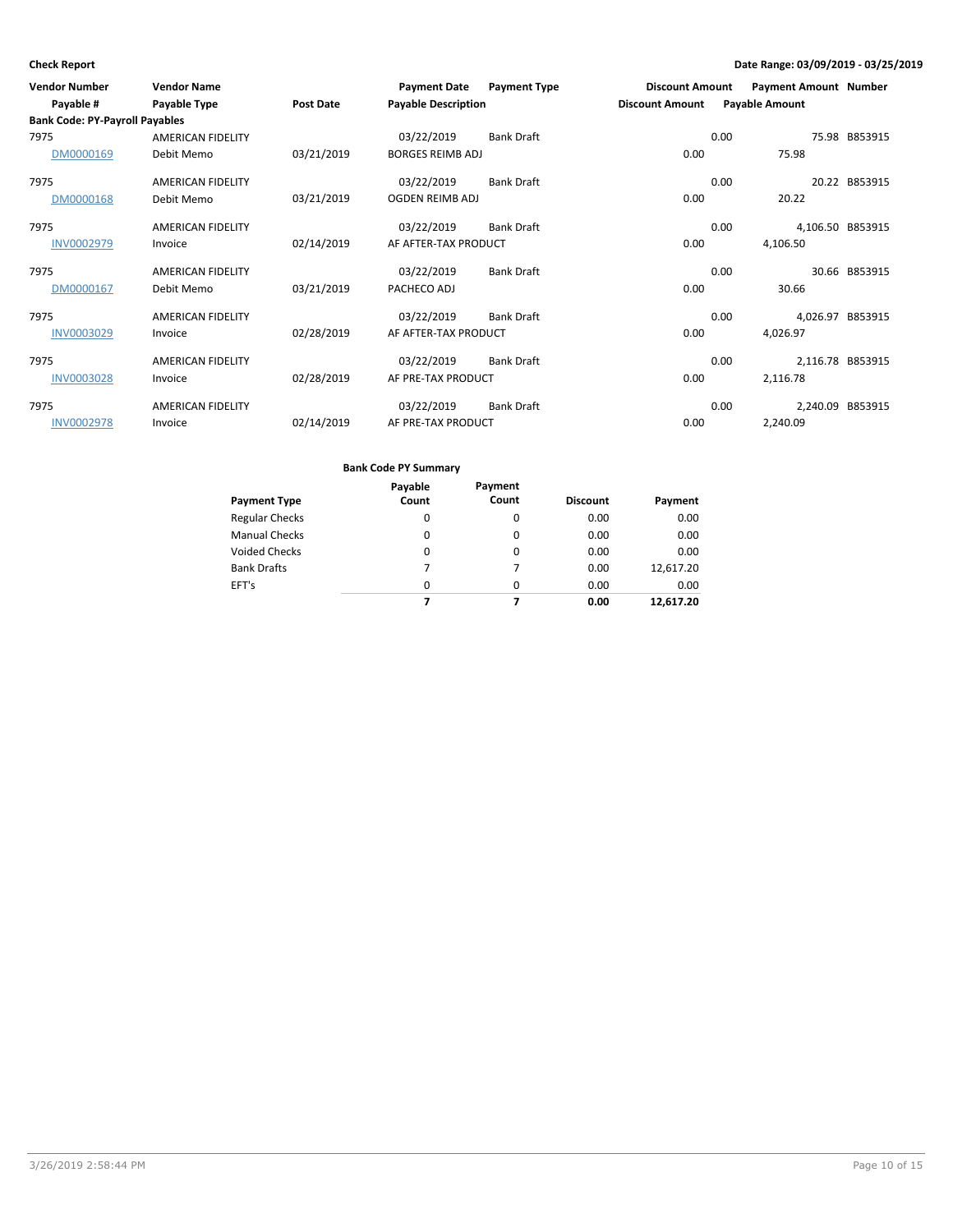| <b>Vendor Number</b><br>Payable #<br><b>Bank Code: AP-Regular Payables</b> | <b>Vendor Name</b><br>Payable Type    | <b>Post Date</b> | <b>Payment Date</b><br><b>Payable Description</b> | <b>Payment Type</b>                    | <b>Discount Amount</b><br><b>Discount Amount</b> |      | <b>Payment Amount Number</b><br><b>Payable Amount</b> |  |
|----------------------------------------------------------------------------|---------------------------------------|------------------|---------------------------------------------------|----------------------------------------|--------------------------------------------------|------|-------------------------------------------------------|--|
| 8014                                                                       | PAXTON ASSOCIATES                     |                  | 03/25/2019                                        | Regular                                |                                                  | 0.00 | 4,450.00 97536                                        |  |
| 1318                                                                       | Invoice                               | 03/22/2019       |                                                   | 1/26/19 - 2/25/19 WATERMASTER ADMIN S  | 0.00                                             |      | 4,450.00                                              |  |
| 8022                                                                       | JEFF K. BILLS                         |                  | 03/25/2019                                        | Regular                                |                                                  | 0.00 | 800.00 97510                                          |  |
| 263519                                                                     | Invoice                               | 03/22/2019       | (2) SUREHIRE ASSESSMENTS                          |                                        | 0.00                                             |      | 800.00                                                |  |
| 8059                                                                       | CITY CLERKS ASSOCIATION OF CALIFORNIA |                  | 03/25/2019                                        | Regular                                |                                                  | 0.00 | 450.00 97474                                          |  |
| 2005                                                                       | Invoice                               | 03/22/2019       |                                                   | LESLEY MILTON-RERIG - CONF REG ATTENDE | 0.00                                             |      | 450.00                                                |  |
| 8086                                                                       | <b>VETERANS TRANSITION CENTER</b>     |                  | 03/25/2019                                        | Regular                                |                                                  | 0.00 | 48,437.96 97565                                       |  |
| $\overline{\mathbf{1}}$                                                    | Invoice                               | 03/22/2019       | 2 QTR, FY2018/19 - CDBG PAYMENT                   |                                        | 0.00                                             |      | 48,437.96                                             |  |
| 8091                                                                       | <b>BADGER METER INC.</b>              |                  | 03/25/2019                                        | Regular                                |                                                  | 0.00 | 728.02 97466                                          |  |
| 80030077                                                                   | Invoice                               | 03/22/2019       | FEB 2019 - CELLULAR SERV UNITS                    |                                        | 0.00                                             |      | 728.02                                                |  |
| 8129                                                                       | VORTEX INDUSTRIES, INC.               |                  | 03/25/2019                                        | Regular                                |                                                  | 0.00 | 1,723.00 97567                                        |  |
| 44-1327868                                                                 | Invoice                               | 03/22/2019       |                                                   | 1635 BROADWAY AVE - PREV MTNCE ON 10   | 0.00                                             |      | 443.00                                                |  |
| 44-1329290                                                                 | Invoice                               | 03/22/2019       |                                                   | 1635 BROADWAY AVE - REPAIRS TO STEEL S | 0.00                                             |      | 1,280.00                                              |  |
| 8142                                                                       | US FOODS, INC.                        |                  | 03/25/2019                                        | Regular                                |                                                  | 0.00 | 894.49 97562                                          |  |
| 5790346                                                                    | Invoice                               | 03/22/2019       |                                                   | ACCT #24074387/986 HILBY AVE DELIVERY  | 0.00                                             |      | 894.49                                                |  |
| 8154                                                                       | GREEN VALLEY LANDSCAPE, INC.          |                  | 03/25/2019                                        | Regular                                |                                                  | 0.00 | 246.60 97503                                          |  |
| 9007                                                                       | Invoice                               | 03/22/2019       |                                                   | (48) KEYSTONE LEGACY RETAINING WALL BL | 0.00                                             |      | 246.60                                                |  |
| 8332                                                                       | <b>IVY SIMPSON</b>                    |                  | 03/25/2019                                        | Regular                                |                                                  | 0.00 | 210.00 97508                                          |  |
| 1322                                                                       | Invoice                               | 03/22/2019       |                                                   | WEEKLY INTERIOR PLANT SVC - 3/5/2019   | 0.00                                             |      | 210.00                                                |  |
| 8345                                                                       | RESTORATIVE JUSTICE PARTNERS, INC.    |                  | 03/25/2019                                        | Regular                                |                                                  | 0.00 | 2,289.47 97542                                        |  |
| <b>FEB 2019</b>                                                            | Invoice                               | 03/22/2019       | FEB 2019 - CAL VIP REIMBURSEMENT                  |                                        | 0.00                                             |      | 2,289.47                                              |  |

| Payment Type          | Payable<br>Count | Payment<br>Count | <b>Discount</b> | Payment   |
|-----------------------|------------------|------------------|-----------------|-----------|
| <b>Regular Checks</b> | 11               | 10               | 0.00            | 60,229.54 |
| <b>Manual Checks</b>  | 0                | 0                | 0.00            | 0.00      |
| Voided Checks         | 0                | $\Omega$         | 0.00            | 0.00      |
| <b>Bank Drafts</b>    | 0                | 0                | 0.00            | 0.00      |
| EFT's                 | 0                | 0                | 0.00            | 0.00      |
|                       | 11               | 10               | 0.00            | 60.229.54 |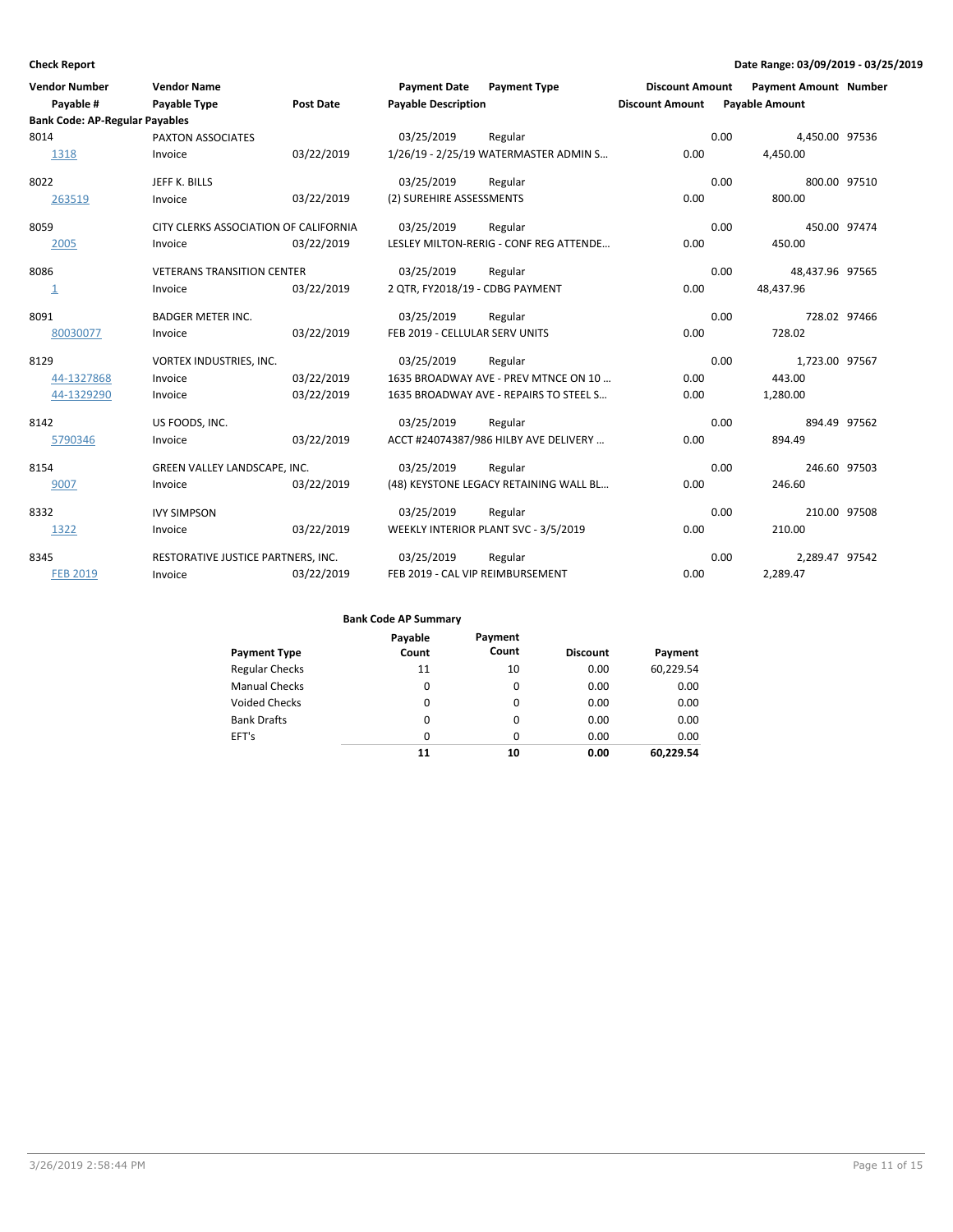| <b>Vendor Number</b>                  | <b>Vendor Name</b> |                  | <b>Payment Date</b>        | <b>Payment Type</b> | <b>Discount Amount</b> |      | <b>Payment Amount Number</b> |                       |
|---------------------------------------|--------------------|------------------|----------------------------|---------------------|------------------------|------|------------------------------|-----------------------|
| Payable #                             | Payable Type       | <b>Post Date</b> | <b>Payable Description</b> |                     | <b>Discount Amount</b> |      | <b>Payable Amount</b>        |                       |
| <b>Bank Code: PY-Payroll Payables</b> |                    |                  |                            |                     |                        |      |                              |                       |
| 8378                                  | THE HARTFORD       |                  | 03/21/2019                 | <b>Bank Draft</b>   |                        | 0.00 |                              | 91.63 655735931854    |
| DM0000170                             | Debit Memo         | 03/21/2019       | LIFE ER PAID ADJ           |                     | 0.00                   |      | 91.63                        |                       |
| 8378                                  | THE HARTFORD       |                  | 03/21/2019                 | <b>Bank Draft</b>   |                        | 0.00 |                              | 4,105.23 655735931854 |
| <b>INV0002887</b>                     | Invoice            | 01/03/2019       | <b>PREMIUMS - MISC</b>     |                     | 0.00                   |      | 4.105.23                     |                       |
| 8378                                  | THE HARTFORD       |                  | 03/21/2019                 | <b>Bank Draft</b>   |                        | 0.00 |                              | 88.21 655735931854    |
| DM0000171                             | Debit Memo         | 03/21/2019       | LTD ER PAID ADJ            |                     | 0.00                   |      | 88.21                        |                       |

|                       | Payable | Payment  |                 |          |
|-----------------------|---------|----------|-----------------|----------|
| <b>Payment Type</b>   | Count   | Count    | <b>Discount</b> | Payment  |
| <b>Regular Checks</b> | 0       | 0        | 0.00            | 0.00     |
| <b>Manual Checks</b>  | 0       | 0        | 0.00            | 0.00     |
| <b>Voided Checks</b>  | 0       | 0        | 0.00            | 0.00     |
| <b>Bank Drafts</b>    | 3       | 3        | 0.00            | 4,285.07 |
| EFT's                 | 0       | $\Omega$ | 0.00            | 0.00     |
|                       | 3       | 3        | 0.00            | 4.285.07 |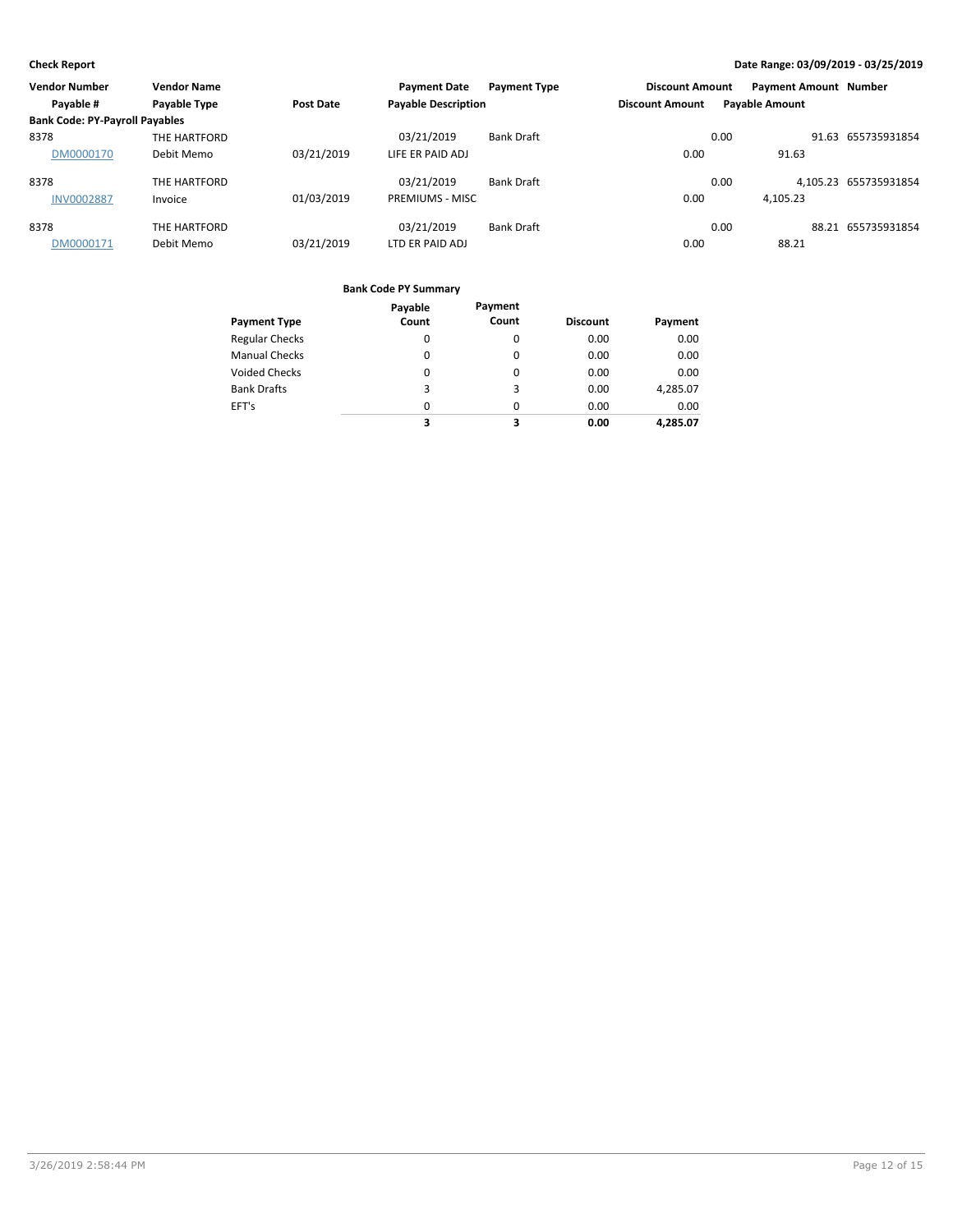| <b>Vendor Number</b><br>Payable #     | <b>Vendor Name</b><br>Payable Type<br><b>Post Date</b> | <b>Payment Date</b><br><b>Payment Type</b><br><b>Payable Description</b> | <b>Discount Amount</b><br><b>Discount Amount</b> | <b>Payment Amount Number</b><br><b>Payable Amount</b> |
|---------------------------------------|--------------------------------------------------------|--------------------------------------------------------------------------|--------------------------------------------------|-------------------------------------------------------|
| <b>Bank Code: AP-Regular Payables</b> |                                                        |                                                                          |                                                  |                                                       |
| 8380                                  | SOUTHEASTERN SECURITY                                  | 03/25/2019<br>Regular                                                    | 0.00                                             | 166.50 97553                                          |
| 141645                                | 03/22/2019<br>Invoice                                  | FEB 2019 - (9) PARKSREC APPLICANT PROFIL                                 | 0.00                                             | 166.50                                                |
| 8424                                  | PENGUIN MANAGEMENT, INC.                               | 03/25/2019<br>Regular                                                    | 0.00                                             | 1,548.00 97537                                        |
| 53681                                 | 03/22/2019<br>Invoice                                  | 4/1/19 - 3/31/20 - 1 YR CAPTAIN PLAN                                     | 0.00                                             | 1,548.00                                              |
|                                       |                                                        |                                                                          |                                                  |                                                       |
| 8426                                  | <b>CLIFTONLARSONALLEN LLP</b>                          | 03/25/2019<br>Regular                                                    | 0.00                                             | 21,165.00 97475                                       |
| 2030329                               | 03/22/2019<br>Invoice                                  | AUDIT SVCS THROUGH 2/28/2019                                             | 0.00                                             | 20,165.00                                             |
| 2032871                               | 03/22/2019<br>Invoice                                  | FORENSIC AUDIT SVCS THROUGH 2/28/2019                                    | 0.00                                             | 1,000.00                                              |
| 8628                                  | TORTI GALLAS AND PARTNERS, INC.                        | 03/25/2019<br>Regular                                                    | 0.00                                             | 23,903.75 97558                                       |
| 0065708                               | 03/22/2019<br>Invoice                                  | FEB 2019 - CAMPUS TOWN SPECIFIC PLAN                                     | 0.00                                             | 23,903.75                                             |
|                                       |                                                        |                                                                          |                                                  |                                                       |
| 8718                                  | NEW ANNUVIA COMPANY, LLC                               | 03/25/2019<br>Regular                                                    | 0.00                                             | 137.66 97530                                          |
| 46882                                 | 03/22/2019<br>Invoice                                  | (1) CHARGE -PAK AND 2 ELECTRODES / ORD                                   | 0.00                                             | 137.66                                                |
| 8892                                  | NCI AFFILIATES, INC.                                   | 03/25/2019<br>Regular                                                    | 0.00                                             | 981.00 97529                                          |
| 8232                                  | 03/22/2019<br>Invoice                                  | JAN 2019 - CREW PROVIDED GROUNDS MAI                                     | 0.00                                             | 981.00                                                |
|                                       |                                                        |                                                                          |                                                  |                                                       |
| 8898                                  | <b>ABSOLUTE COURT REPORTERS</b>                        | 03/25/2019<br>Regular                                                    | 0.00                                             | 1,176.50 97453                                        |
| 7082                                  | 03/22/2019<br>Invoice                                  | KAYLA JONES VOL II / JOB #4450                                           | 0.00                                             | 876.50                                                |
| 7335                                  | 03/22/2019<br>Invoice                                  | PHONE INTERVIEW / JOB #4432                                              | 0.00                                             | 300.00                                                |
|                                       |                                                        |                                                                          |                                                  |                                                       |
| 8962                                  | DILLES GOVERNMENT FINANCE CONSULTING                   | 03/25/2019<br>Regular                                                    | 0.00<br>0.00                                     | 8,260.00 97491                                        |
| $\overline{2}$                        | 03/22/2019<br>Invoice                                  | DEC 2018 - FEB 2019 FINANCIAL MGMT SVCS.                                 |                                                  | 8,260.00                                              |
| 8980                                  | ATHENA OCCMED                                          | 03/25/2019<br>Regular                                                    | 0.00                                             | 598.00 97465                                          |
| 1157                                  | 03/22/2019<br>Invoice                                  | ANNUAL PHYSICAL - 03/05/2019                                             | 0.00                                             | 598.00                                                |
|                                       |                                                        |                                                                          |                                                  |                                                       |
| 9020                                  | RODNEY CRAIG GOODMAN JR.                               | 03/25/2019<br>Regular                                                    | 0.00                                             | 15,918.99 97544                                       |
| 1589                                  | 03/22/2019<br>Invoice                                  | FIN MGMT SVCS 2/18/19-3/20/19                                            | 0.00                                             | 15,918.99                                             |
| 9027                                  | CALIFORNIA DEPARTMENT OF                               | 03/25/2019<br>Regular                                                    | 0.00                                             | 230.00 97473                                          |
| h945290p                              | 03/22/2019<br>Invoice                                  | 2018 - HAZARDOUS WASTE GENERATOR FEE                                     | 0.00                                             | 230.00                                                |
|                                       |                                                        |                                                                          |                                                  |                                                       |
| 9041                                  | PARTNERS FOR PEACE                                     | 03/25/2019<br>Regular                                                    | 0.00                                             | 3,677.78 97534                                        |
| 6                                     | 03/22/2019<br>Invoice                                  | FEB 2019 - CAL VIP GRANT - LOVING SOL/PA                                 | 0.00                                             | 3,677.78                                              |
| 9041                                  | PARTNERS FOR PEACE                                     | 03/25/2019<br>Regular                                                    | 0.00                                             | 1,837.05 97535                                        |
| $\overline{5}$                        | 03/22/2019<br>Invoice                                  | JAN 2019 - CAL VIP GRANT - LOVING SOL/PA                                 | 0.00                                             | 1,837.05                                              |
|                                       |                                                        |                                                                          |                                                  |                                                       |
| 9104                                  | SCHAAF & WHEELER, CONSULTING CIVIL ENGINEE 03/25/2019  | Regular                                                                  | 0.00                                             | 7,972.50 97549                                        |
| 30887                                 | 03/22/2019<br>Invoice                                  | WATER TANK IMPROVEMENTS THRU 2/28/19                                     | 0.00                                             | 7,972.50                                              |
| 9117                                  | ONE WORKPLACE L. FERRARI, LLC                          | 03/25/2019<br>Regular                                                    | 0.00                                             | 5,397.46 97531                                        |
| 816296                                | 03/22/2019<br>Invoice                                  | 2 DRAWER LATERAL FILING CABINET - PO #0                                  | 0.00                                             | 2,730.57                                              |
| 816297                                | 03/22/2019<br>Invoice                                  | 2 DRAWER LATERAL FILING CABINET -PO #0                                   | 0.00                                             | 2,666.89                                              |
|                                       |                                                        |                                                                          |                                                  |                                                       |
| 9117                                  | ONE WORKPLACE L. FERRARI, LLC                          | 03/25/2019<br>Regular                                                    | 0.00                                             | 989.20 97532                                          |
| 819193                                | 03/22/2019<br>Invoice                                  | 4 DRAWER LATERAL FILE                                                    | 0.00                                             | 989.20                                                |
|                                       |                                                        |                                                                          |                                                  |                                                       |
| 9118                                  | JAAFAR KVENILD                                         | 03/12/2019<br>Regular                                                    | 0.00                                             | 1,500.00 97451                                        |
| <b>INV0003054</b>                     | Invoice<br>03/12/2019                                  | PORTAL PROJECT - FIRST PRIZE                                             | 0.00                                             | 1,500.00                                              |
| 9119                                  | ST. JOHN, WALLACE, BRENNAN & FOLAN LLP                 | 03/25/2019<br>Regular                                                    | 0.00                                             | 15,072.35 97554                                       |
| 31217                                 | 03/22/2019<br>Invoice                                  | <b>LEGAL SVCS RENDERED</b>                                               | 0.00                                             | 15,072.35                                             |
|                                       |                                                        |                                                                          |                                                  |                                                       |
| 9120                                  | CALIFORNIA ASSOC OF PUBLIC INFORMATION OFF 03/25/2019  | Regular                                                                  | 0.00                                             | 605.00 97472                                          |
| 6491                                  | 03/22/2019<br>Invoice                                  | LESLEY MILTON-RERIG CONFERENCE REG.                                      | 0.00                                             | 605.00                                                |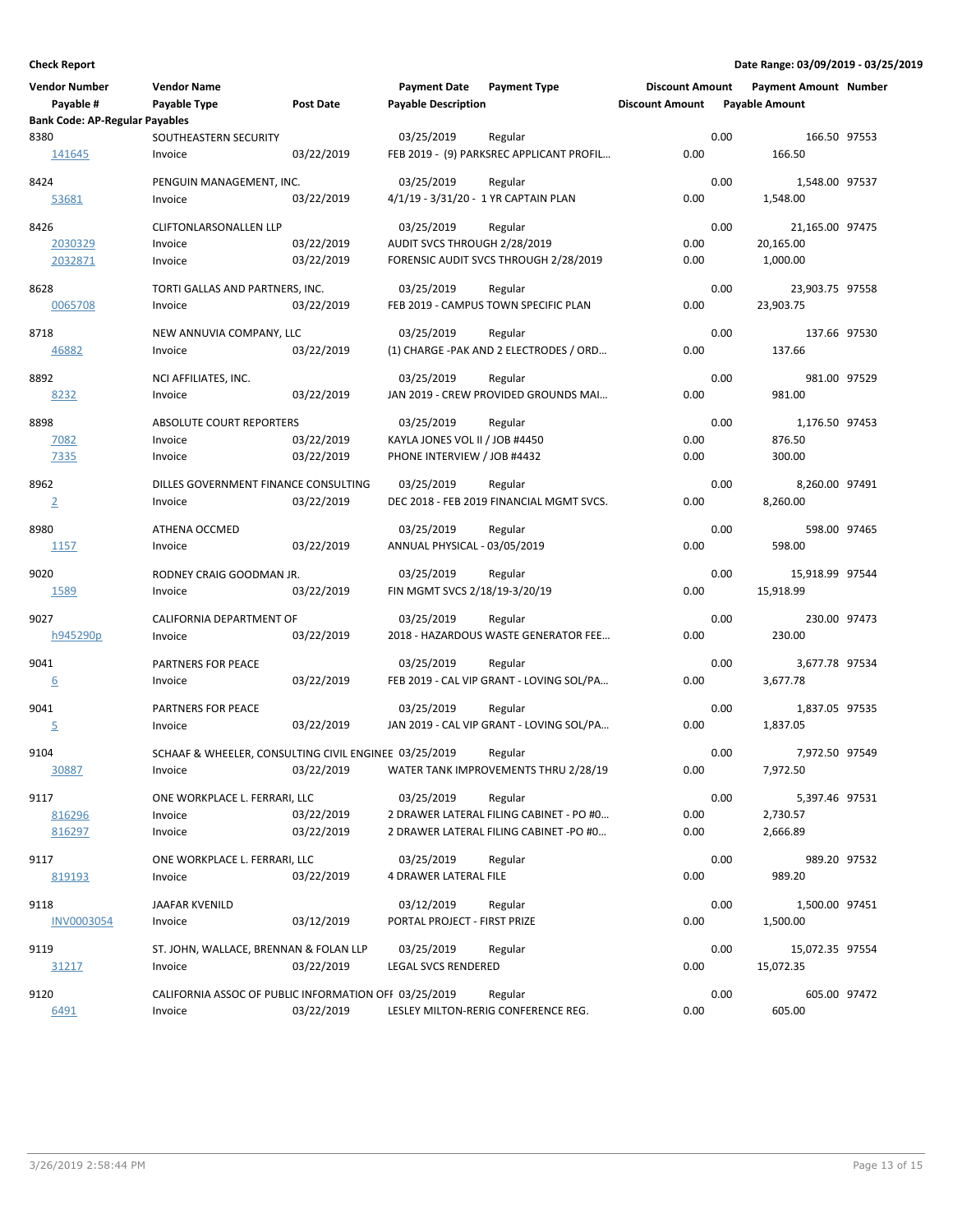| Vendor Number | <b>Vendor Name</b> |                  | <b>Payment Date</b>        | <b>Payment Type</b>                   | <b>Discount Amount</b> | <b>Payment Amount Number</b> |
|---------------|--------------------|------------------|----------------------------|---------------------------------------|------------------------|------------------------------|
| Pavable #     | Payable Type       | <b>Post Date</b> | <b>Payable Description</b> |                                       | <b>Discount Amount</b> | <b>Pavable Amount</b>        |
| 9121          | <b>ADAM DIAZ</b>   |                  | 03/25/2019                 | Regular                               | 0.00                   | 42.00 97454                  |
| 106152        | Invoice            | 03/22/2019       |                            | DEPOSIT REFUND FOR SOPER PARK ON 3/10 | 0.00                   | 42.00                        |

|                       | Payable  | Payment  |                 |            |
|-----------------------|----------|----------|-----------------|------------|
| <b>Payment Type</b>   | Count    | Count    | <b>Discount</b> | Payment    |
| <b>Regular Checks</b> | 23       | 20       | 0.00            | 111,178.74 |
| <b>Manual Checks</b>  | 0        | 0        | 0.00            | 0.00       |
| <b>Voided Checks</b>  | 0        | 0        | 0.00            | 0.00       |
| <b>Bank Drafts</b>    | $\Omega$ | $\Omega$ | 0.00            | 0.00       |
| EFT's                 | $\Omega$ | $\Omega$ | 0.00            | 0.00       |
|                       | 23       | 20       | 0.00            | 111.178.74 |